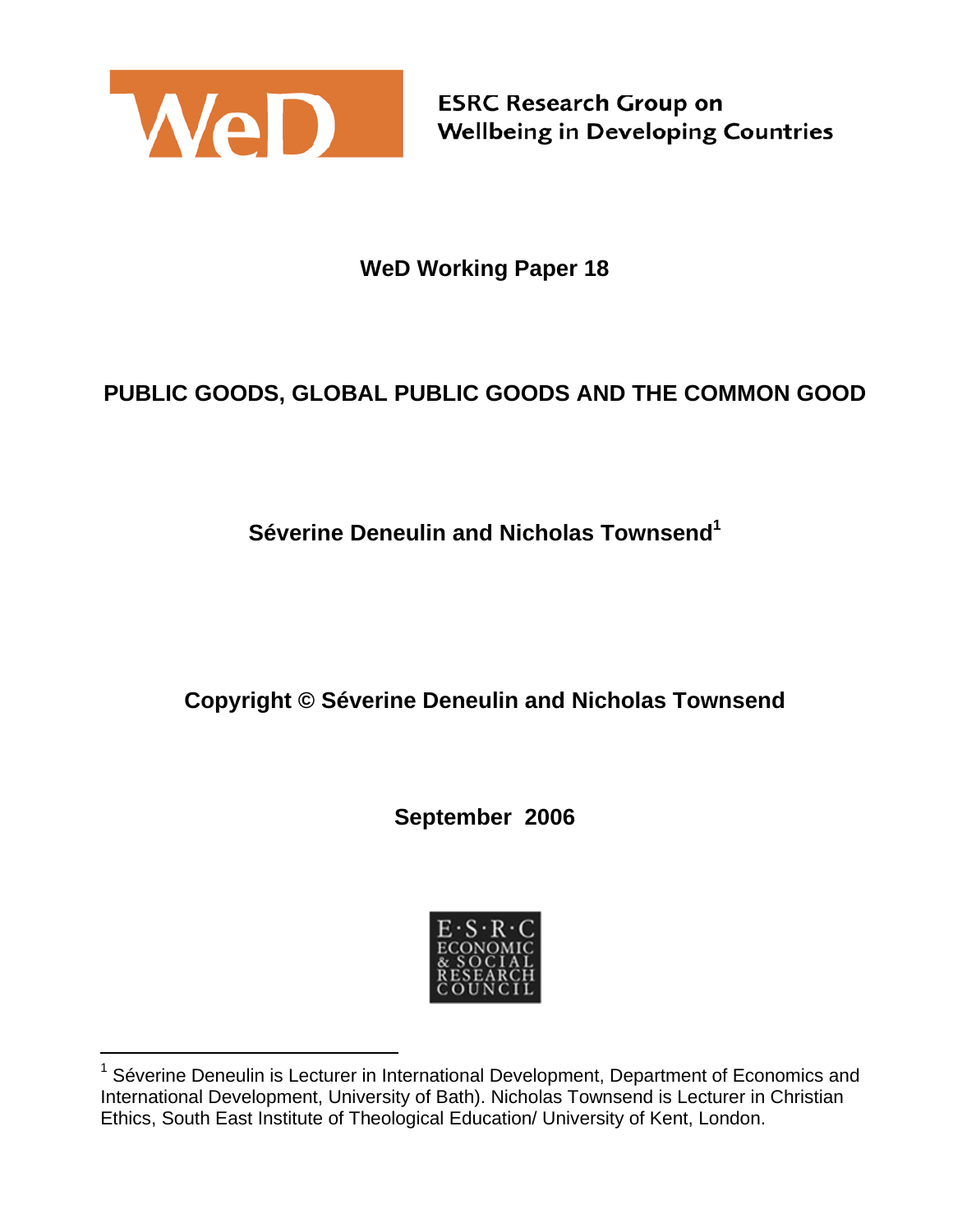# **WeD - Wellbeing in Developing Countries ESRC Research Group**

WeD is a multidisciplinary research group funded by the ESRC, dedicated to the study of poverty, inequality and the quality of life in poor countries. The research group is based at the University of Bath and draws on the knowledge and expertise from three different departments (Economics and International Development, Social and Policy Sciences and Psychology) as well as an extensive network of overseas contacts and specific partnerships with institutes in Bangladesh, Ethiopia, Peru and Thailand. The purpose of the research programme is to develop conceptual and methodological tools for investigating and understanding the social and cultural construction of well-being in specific countries.

#### **Correspondence**

The Secretary Wellbeing in Developing Countries ESRC Research Group (WeD) 3 East 2.10 University of Bath Bath BA2 7AY, UK

| E-mail | wed@bath.ac.uk      | www.welldev.org.uk      |
|--------|---------------------|-------------------------|
| Tel    | +44 (0) 1225 384514 | Fax +44 (0) 1225 384848 |

A large print size version of this paper is available on request.

### **Working Paper Submission**

For enquiries concerning the submission of working papers please contact Ian Gough by email: i.r.gough@bath.ac.uk or by writing to the above address.

#### **Acknowledgements**

The support of the Economic and Social Research Council (ESRC) is gratefully acknowledged. The work was part of the programme of the ESRC Research Group on Wellbeing in Developing Countries.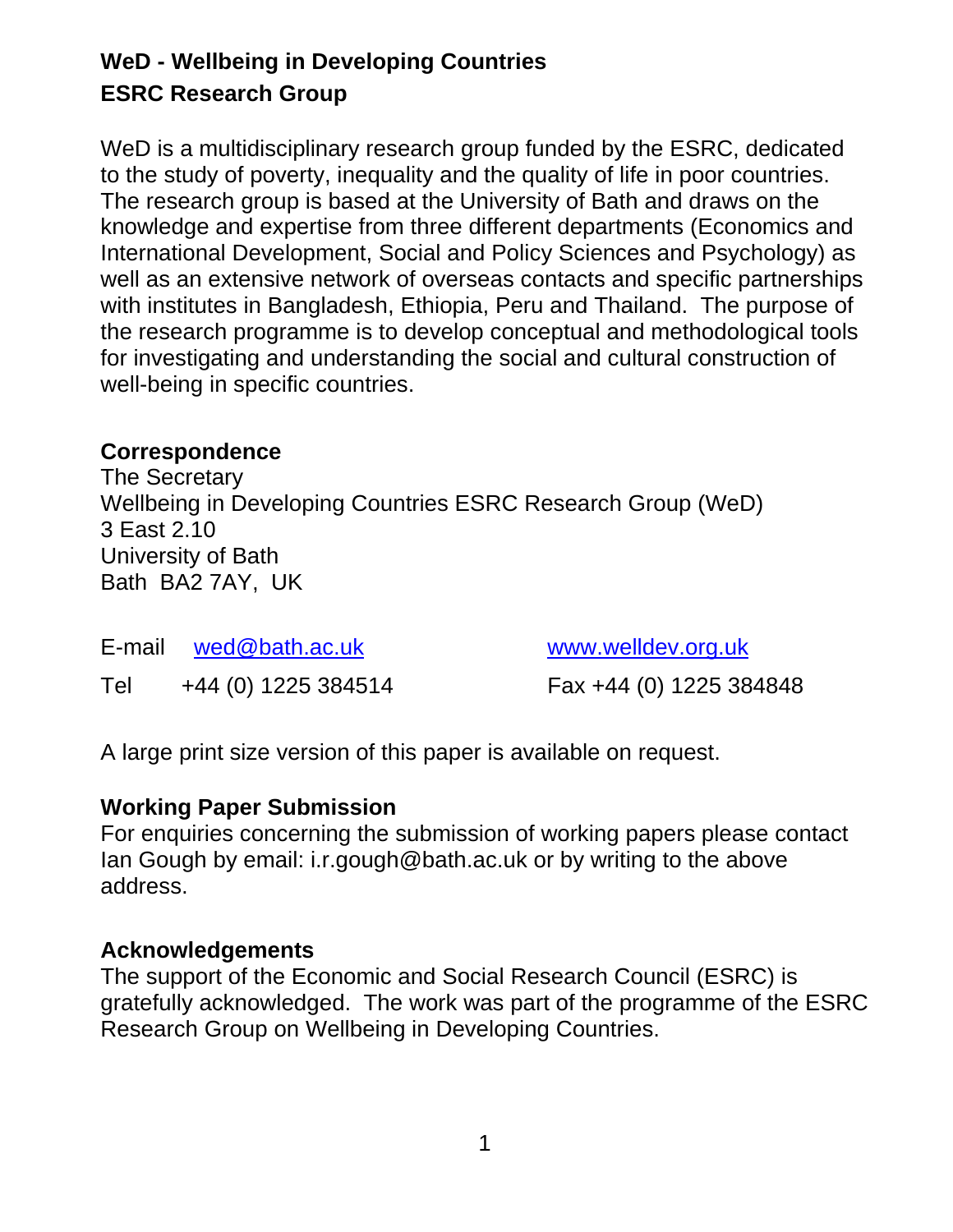### **SUMMARY**

Public economics has recently introduced the concept of global public goods as a new category of public goods whose provision is central for promoting the well-being of individuals in today's globalized world. This paper examines the extent to which introducing this new concept in international development is helpful for understanding human well-being enhancement. It argues that the concept of global public goods could be more effective if the conception of well-being it assumes is broadened beyond the individual level. 'Living well' or the 'good life' does not dwell in individual lives only, but also in the lives of communities which human beings form. A successful provision of global public goods depends on this recognition that the 'good life' of the communities that people form is a constitutive component of the 'good life' of individual human beings. The paper considers some implications of the concept of the common good for international development, and suggests that the rediscovery of this concept, and identification of how to nurture the common good, constitute one of the major tasks for development theory and policy.

**Key Words:** well-being, public goods, global public goods, common good, capability approach

#### **Key Reading:**

Maritain, J. (1946), *The Person and the Common Good*, Notre Dame: University of Notre Dame Press

Taylor, C. (1995), 'Irreducibly Social Goods', in Taylor, C. *Philosophical Arguments*, Cambridge, Massachusetts: Cambridge University Press, pp. 127-45.

Kaul, Inge, Grunberg and Stern (eds) (1999), *Global Public Goods: International Cooperation in the 21st Century*, Oxford: Oxford University Press, pp.2-19, 450-507.

#### **Acknowledgements:**

We are very grateful to Des Gasper for his careful comments, as well as to Ian Gough. A preliminary version of the paper was presented at DSA workshop 'Peace, Security and Sustainability: Exploring Ethics in Development', held at St Edmund's College, Cambridge 27-28 March 2006, and at the 'Capability and Education Network' meeting, held at the Institute of Education, London, 19 May. We thank the participants for helpful suggestions. The paper will be published in the International Journal of Social Economics in early 2007.

#### **Correspondence to:**

Séverine Deneulin: s.deneulin@bath.ac.uk Nicholas Townsend: n.townsend@seite.co.uk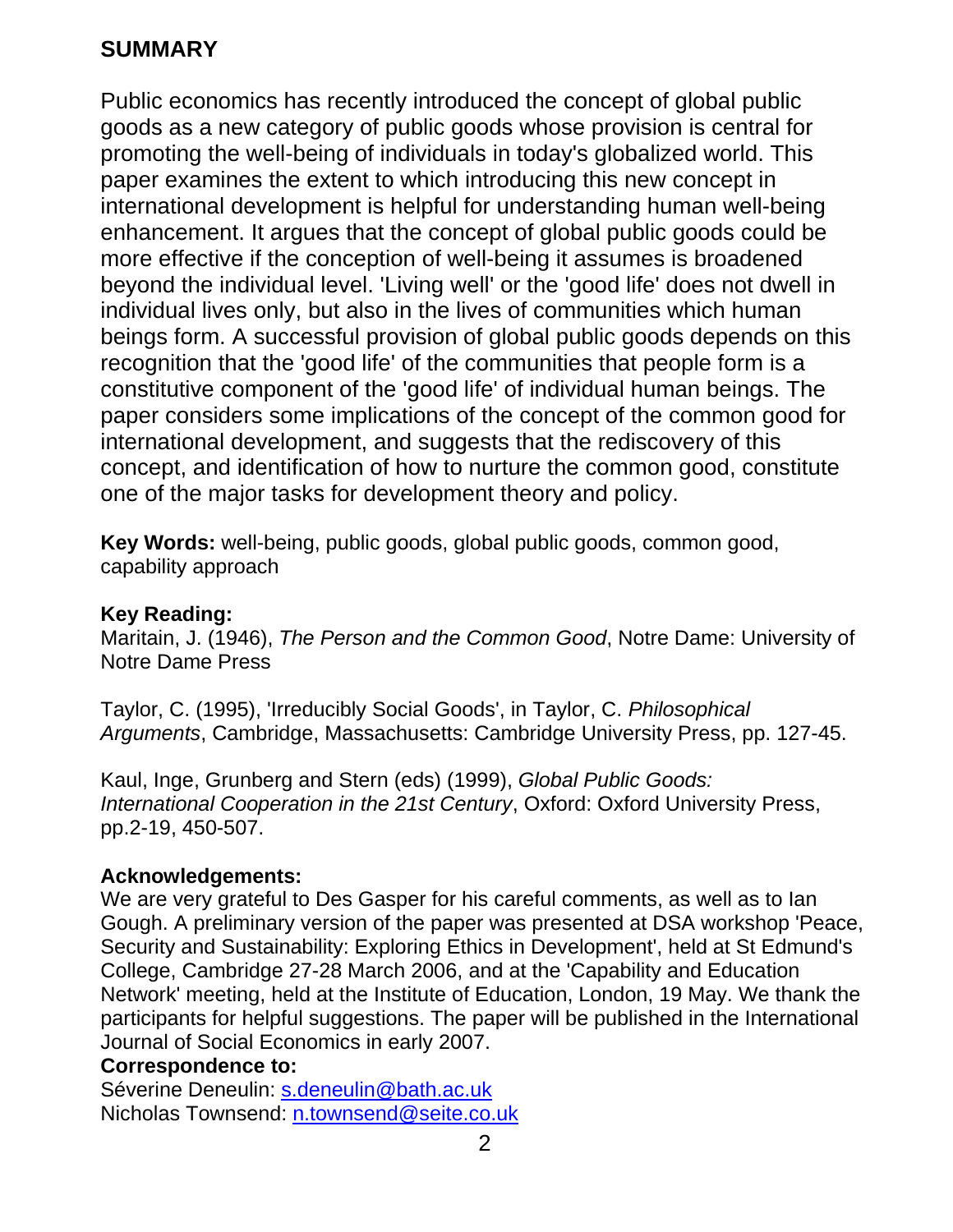### **1. Introduction**

Globalization is a term that now permeates everyday language. Old concepts are being revised in the light of the reality of the world as a global village. The concept of public goods has not escaped this global remake. In their seminal book, *Global Public Goods: International Cooperation in the 21st Century*, Kaul *et al.* (1999) have underlined that people's well-being does not depend only on the provision of public goods by national governments, but increasingly depends on the provision of global public goods that only international cooperation can secure. They argue that the concept of global public goods helps us respond to the new global challenges of the twenty-first century. The book discusses a wide range of global public goods which national governments alone cannot secure, such as financial stability, peace, the environment and cultural heritage. For example, the well-being of Bangladeshi people might be affected by severe flooding caused by climate change which their national government can do nothing to prevent. Only international cooperation among governments at the global level can provide the global public good of climate stability. Recognizing the existence of global public goods, and securing their provision, is central for promoting the well-being of individuals in today's globalized world.

This paper examines the extent to which introducing the concept of global public goods in international development indeed helps us to better respond to the new challenges of this century. It argues that the concept of global public goods could be more effective if the conception of well-being it assumes is broadened beyond the individual level. 'Living well' or the 'good life' does not dwell in individual lives only, but also in the lives of communities which human beings form. A successful provision of global public goods depends on this recognition that the 'good life' of the communities that people form is a constitutive component of the 'good life' of individual human beings.

The second section examines the concept of public goods and discusses some problems generally associated with their provision. It underlines that in the literature public goods are considered as instrumental to individual well-being and to be provided to this end. However, there exist public goods which defy the assumption that collective action, and the ensuing public goods provision, is always instrumental to individual well-being. The third section contrasts collective goods and 'common goods' and goes on to show that human action is sometimes undertaken for the sake of the good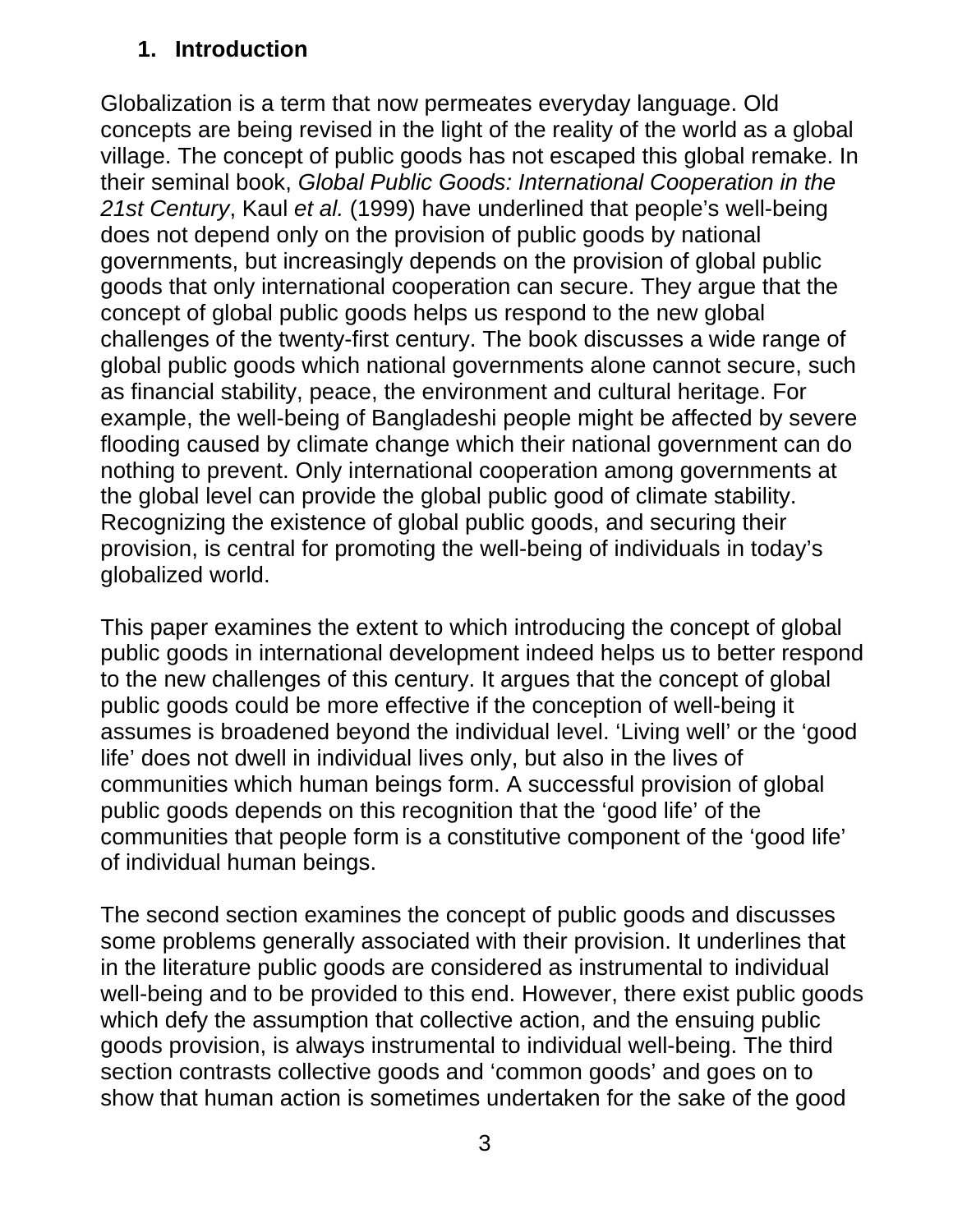life understood as intrinsically in common. This has been referred to by the term 'the common good' in the history of Western political thought. As the political community has traditionally been the highest form of community, the fourth section analyzes the concept of the political common good and clarifies some conceptual ambiguities related to it. The final section considers implications of the concept of the common good for international development. The paper concludes by suggesting that rediscovery of this concept, and identification of how to nurture the common good, constitute one of the major tasks for development theory and policy.

# **2. Public goods and global public goods**

Public goods have long been a central concept of public economics. $2$  They are characterized by non-excludability and non-rivalry in their consumption. A good is non-excludable if a person's consumption of it cannot practically be excluded. The good can simply not be provided while keeping some customers out. It is non-rival if a person's consumption does not reduce the benefits of someone else's consumption of the good. A typical example of a public good is street lighting. It is there for all to benefit from, irrespectively of the consumers' contribution to its provision. The good is non-excludable as nobody passing on the street can be excluded from the lighting, and it is (more or less) non-rival as each individual on the street benefits from it without the benefit for one detracting from that for others. The literature discusses the 'purity' of public goods and shows there are relatively few wholly pure examples. Street lighting is not pure to the extent that there can be rivalry in consumption, i.e. crowding out of some people from the benefits. There are less pure public goods, such as free health emergency services. A certain number of people using an emergency service does not detract from others' access to the service, but, more obviously than with street lighting, there is a saturation point where too many people using it prevents others from doing so.

Given the non-excludable and non-rival nature of public goods, they cannot be provided satisfactorily through a market mechanism but have to be provided through some form of public action (e.g. via taxation). Public provision does not necessarily entail government provision. Public goods can be provided by other actors than governments. For example, even if a beach cleaning service is ensured by a private water company through

l  $2$  The concept was introduced in economic theory by Samuelson in 1954. See Hudson and Jones (2005) for a discussion of Samuelson's concept of public goods, and the way voters perceive the degree of 'publicness' of public goods.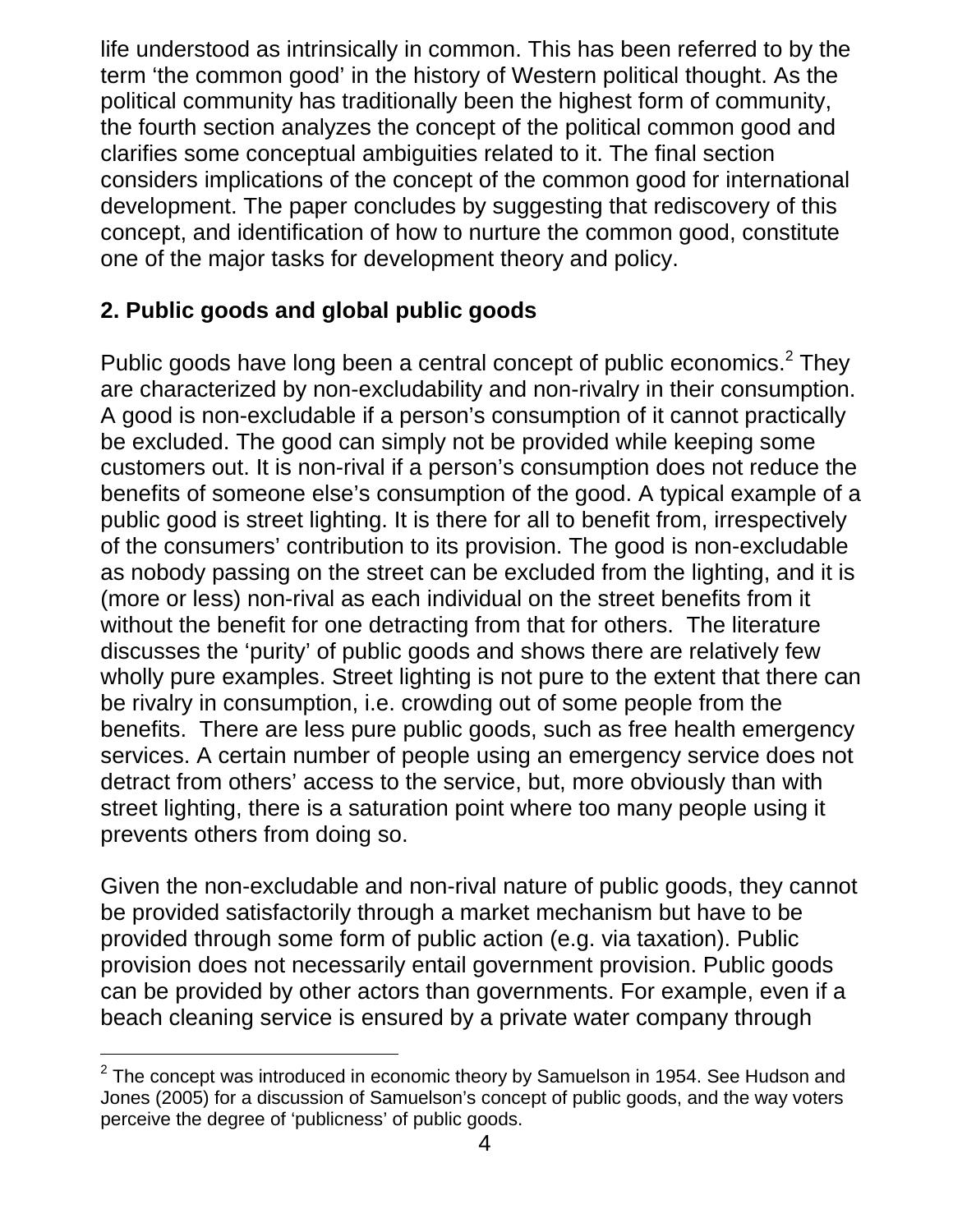water user fees, a clean (and publicly accessible) beach remains a 'public good' (although an impure one). It is non-rival in the sense that some people using the beach do not prevent others from using it, and it is not excludable in the sense that nobody can be excluded from using the beach, whether users have contributed to the cleaning costs or not.

Our aim is not to undertake an extensive review of the literature on public goods. $3$  For the sake of our argument, we would like to underline two points: that the provision of public goods is central to securing human well-being, and that, given their characteristics, public goods are open to free-riding and vulnerable to what is known as the 'failure of collective action'.

If we take Amartya Sen's definition of human well-being in terms of the freedoms that people have reason to choose and value (Sen, 1999), or if we take Martha Nussbaum's list of central human capabilities (Nussbaum, 2000), it is obvious that human well-being would not be secured without the existence of public goods. For example, the 'freedom to be healthy' depends on the existence of basic infrastructure such as hygiene campaigns, access to basic sanitation facilities and drinkable piped water. Hygiene campaigns are a public good in the sense that posters or widespread advertising about e.g. the spread of HIV/AIDS are available to all. My seeing the advert and receiving the information does not reduce another person's possibility of seeing the advert (non-rival), and nobody can be excluded from seeing the posters on the street (non-excludable). The provision of a sewage system is another example of a good whose public health benefits for a city cannot exclude anybody living there (even if some lack finance needed to access it individually), and whose use by one individual does not reduce the benefits of someone else's use of it (assuming it is adequate for the population it serves). We could go on listing all the public goods whose provision is central for human well-being.

The second aspect of public goods which we would like to underline is the absence of correlation between a person's contribution to its provision and her use of it. Consider such public goods as street lighting, road maintenance and clean beaches. Holiday makers enjoy the use of these goods while not contributing to their provision through council taxes. Given this absence of correlation between pay and use, it has been a well-known problem that public goods are open to free-riding, that is, one can use the good while not making any contribution. Some residents in the south-west

 $3$  For a summary of the literature on public goods, see Cornes and Sandler (1996), Cowen (1992), Sandler (2001).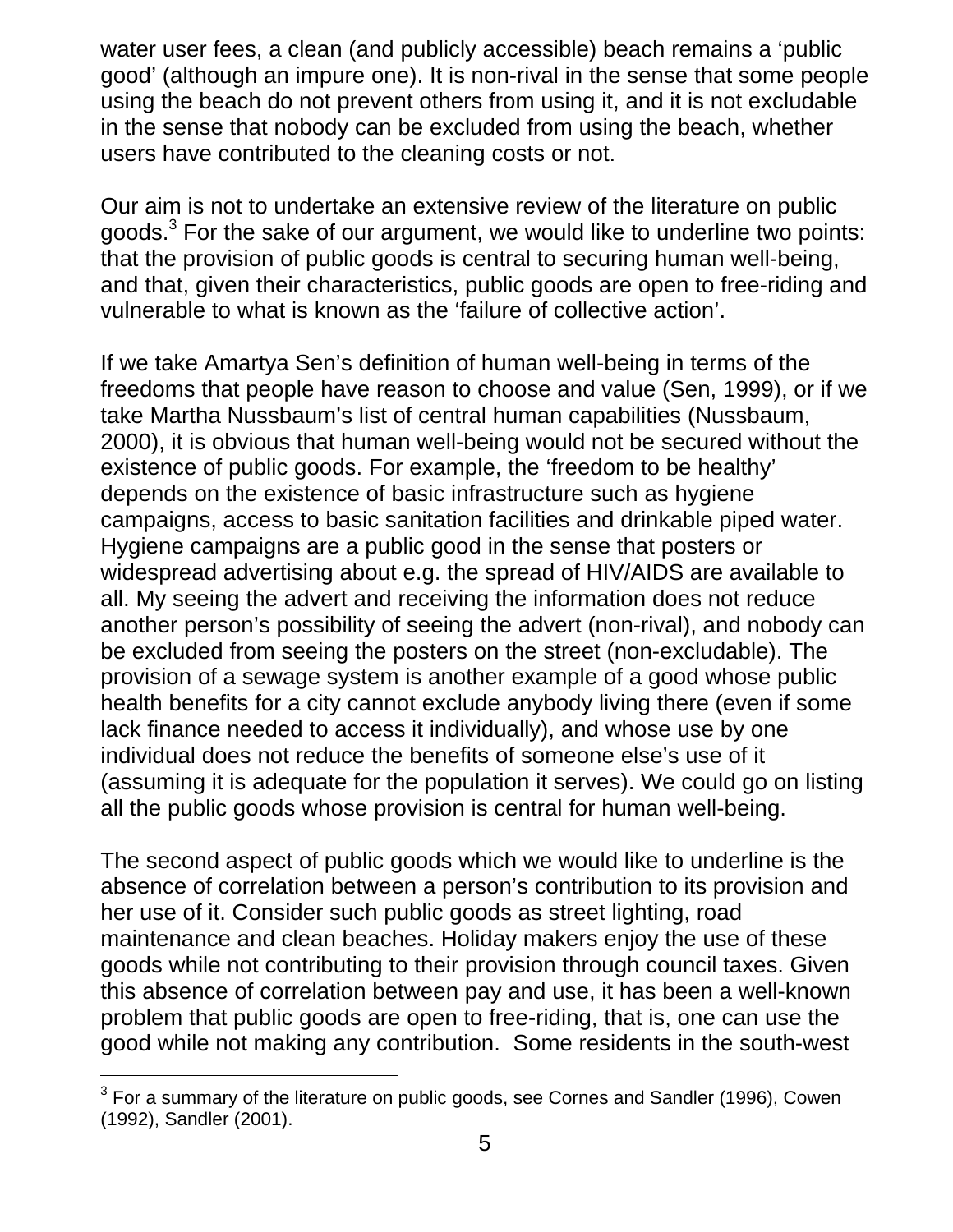of England resent paying the highest prices for water supply in the UK on the ground that their payments cover the cost of cleaning beaches used mainly by tourists, who are in this respect free-riders.

Another consequence of the characteristics of public goods is that often they are better supplied through public provision, which individuals can influence through public action. $4$  If governments fail to provide the public good of accessible courts or a well functioning police force, individuals acting alone do not have power to secure their provision. What is needed is 'collective action', that is, action which 'arises when the efforts of two or more individuals are needed to accomplish an outcome' (Sandler, 1992:1).

Yet Olson's pioneering study of *The Logic of Collective Action* underlined the tragedy of the absence of such action that arises from individuals balancing the costs of participating in it against the uncertainty of its benefits. For example, the fact that millions of people protested against the Iraq War in 2003 did not change the outcome. Given the uncertain benefits of collective action, rational individuals might prefer staying comfortably at home rather than enduring the costs of travelling to London to protest and spend a whole day in the cold and rain. This argument is also often used to explain the lack of political involvement of people living at the edge of existence. Given the uncertain benefits of political protests or campaigns, it is more rational for people to keep on working long hours for subsistence pay than to bear the costs of collective action, such as union organizations, which might not bear fruit. Another problem with collective action is that all benefit from its successful outcome, even if some have not participated in it.

The concept of public goods has recently acquired a global dimension. Kaul *et al.* (1999:16) define global public goods as those which 'tend towards universality in the sense that they benefit all countries, population groups and generations'. They have the following characteristics 'at minimum': 1) their 'benefits extend to more than one group of countries'; and 2) they 'do not discriminate against any population group or any set of generations, present or future'. Anand (2004: 216) extends this by proposing three criteria by which a good qualifies as a 'global public good': it should '(i) cover more than one group of countries; (ii) benefit not only a broad spectrum of countries but also a broad spectrum of the global population; (iii) meet the needs of the present generations without jeopardising those of the future generations.'

 $4$  Drèze and Sen (2002) define public action as 'policy and governance, on the one side, and cooperation, disagreement and public protest on the other' (p. v).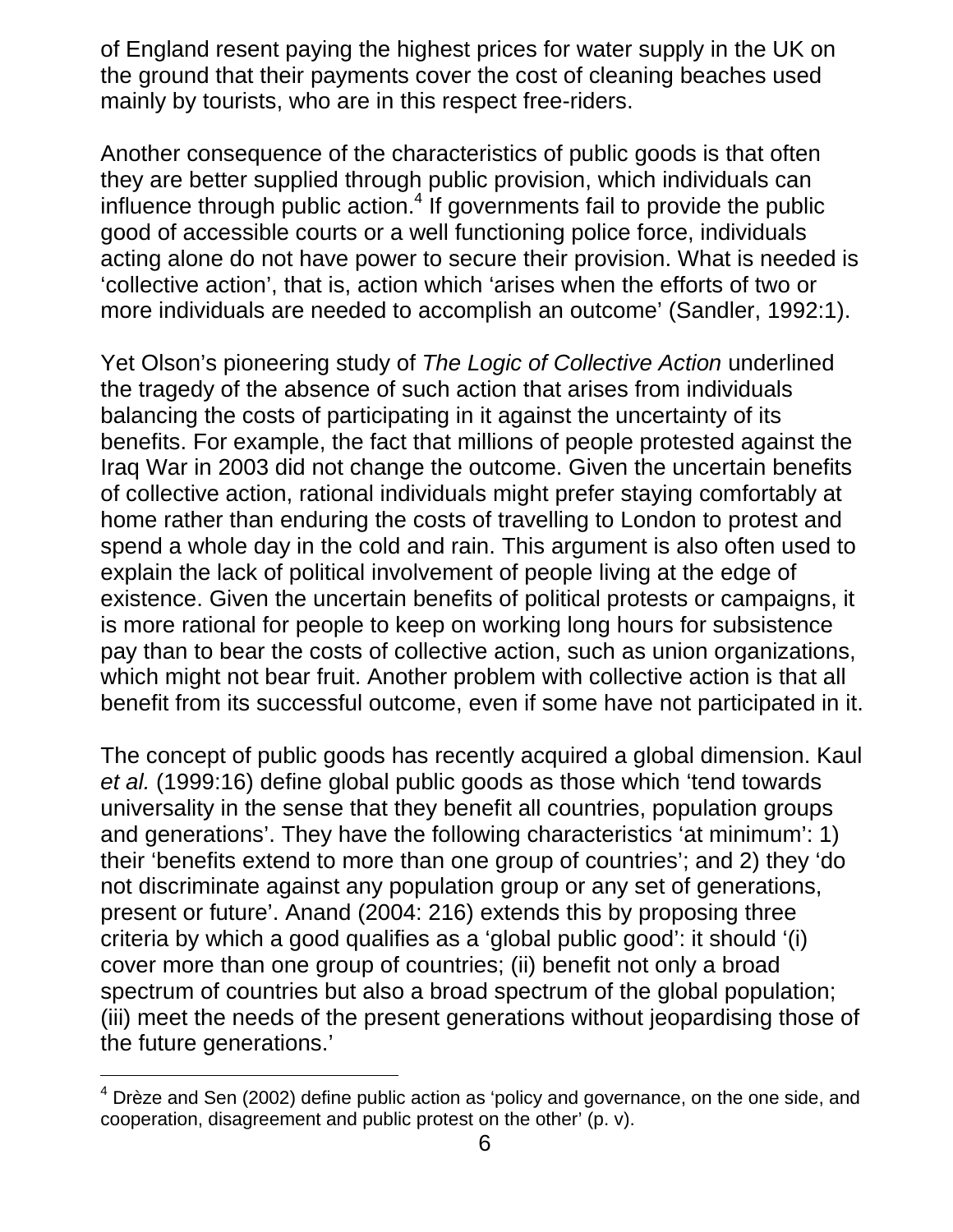Like other public goods, global public goods vary in 'purity', a pure global public good being one whose non-excludability and non-rivalry characteristics have a truly universal dimension. Some aspects of the natural environment fall into this category of pure global public goods, such as sunlight and a climate in which human habitation is possible. The benefits of such goods are accessible unevenly in different locations, but despite this they benefit the earth as a whole and, therefore, all countries, without (at least in the short and medium term) 'consumption' by some preventing or reducing consumption by others, and without consumption by any country being excludable. Impure global public goods are marked by a lesser universality. Kaul *et al.* (1999: 453) arranged global public goods according to the following typology): 1) Natural global commons (such as the ozone layer and climate stability); 2) Human-made global commons (such as scientific and practical knowledge, principles and norms, and cultural heritage); and 3) Global policy outcomes (such as peace, health and financial stability).

Thus global public goods are goods whose characteristics are such that their provision cannot be left to market mechanisms (unlike private goods) or national government action (unlike domestic public goods). In the absence of an international body endowed with the power of levying taxes to finance global public goods or endowed with the power of making enforceable laws to provide them, voluntary co-operation and global collective action are currently two ways of ensuring supply of global public goods (Anand, 2004:223). Voluntary donations of governments towards overseas development aid are one way of financing the global public good of increased knowledge of how to prevent malaria or HIV/AIDS. Global social movements, such as the green movement, are another form of action aimed at securing the global public good of a non-polluted environment. The creation of a 'Global Fund', distinct from overseas development aid, is another way which has been proposed to provide global public goods. $5$ 

Some authors have questioned whether the definition of public goods given in neo-classical economics (as outlined above) is adequate. They have argued that the extent to which a good is perceived as 'public' does not depend as much on its inherent characteristics as on prevailing social values within a given society about what *should* be provided by non-market mechanisms. There are goods which possess a non-excludable and non-

 $<sup>5</sup>$  For a discussion on different modalities for financing global public goods, see Anand (2004)</sup> and Sandler (2002).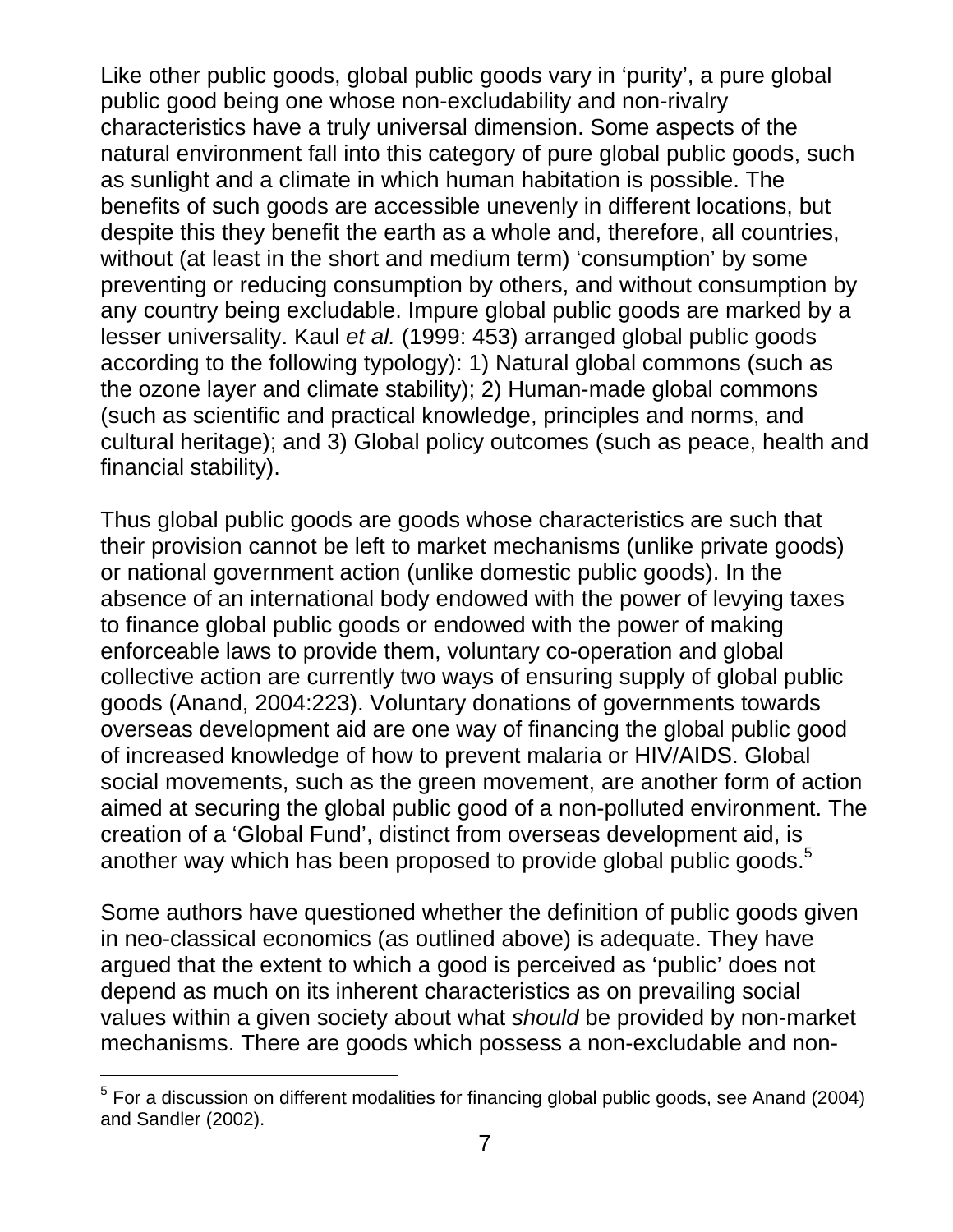rival character but which societies do not value as 'public', i.e., they do not value the good as something to be provided by public provision. Following Wuyts (1992), Gasper (2002) gives the examples of sanitation in nineteenth century Europe and twentieth century South Africa under apartheid. While in Europe, sanitation became a 'public' issue which concerned both rich and poor – sewage systems were valued as necessary in order to prevent the spread of diseases from marginal to privileged areas, South Africa did not value sanitation as a 'public' good. Instead of public provision of sanitation facilities in marginal areas, it valued transport from remote black townships to privileged white areas as a 'public' good worthy of state provision. Wuyts (1992) concludes that public goods are socially defined and constructed according to what is perceived as a 'public need', rather than containing certain inherent characteristics of non-excludability and non-rivalry. Given this, we might call these 'public priority goods'.

In this way, Gasper and Wuyts point out a misleading aspect of the standard economic definition of public goods given earlier. A good which is nonexcludable and non-rival might still be perceived as non-'public' and hence not worthy of public provision.

In addition to this, there is another important shortcoming of the economic concept of public goods, namely that these are seen only as instrumental to each individual's well-being. We argue that the mainstream international development theory faces a major challenge not only to incorporate the concept of global public goods into its ethical underpinnings but also to conceive of human well-being beyond the frame of reference given by individualistic socio-economic theory.

The recent literature on global public goods assumes that they are instrumentally essential to a flourishing human life, and that therefore there is a strong case for putting mechanisms in place to provide them. Indeed, climate stability is essential to the well-being of billions of people, if not everyone, on the planet. Without it, innumerable human lives are at risk of flood, drought and or increasingly frequent extreme weather conditions. Scientific knowledge is another example of a global public good crucial to individual human well-being. The discovery of penicillin and antibiotics enabled millions of lives to be saved. Given this assumption, current debates focus on the design of the institutions necessary for their provision. Kaul *et al.* (1999:450) conclude their study with the following policy recommendations: i) creation of international laws which address the global nature of public goods; ii) promotion of participation of civil society at the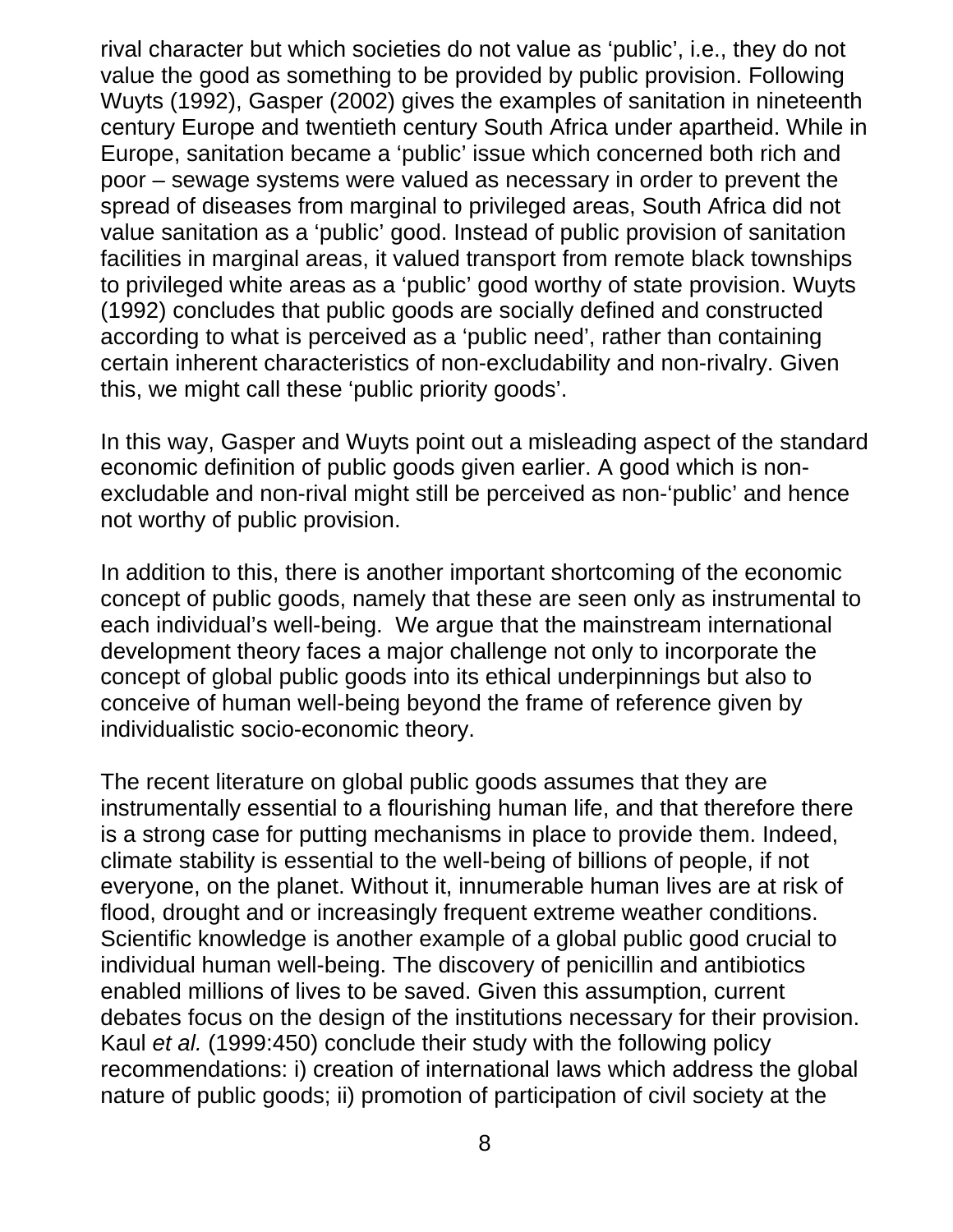global level; iii) giving people and governments the necessary incentives to take action for the provision of global public goods.

While research is being done about various ways of providing global public goods, there is little research examining questions regarding the justification for their provision. Their instrumental value for individual well-being seems a sufficient justification. However, whether looking historically or transculturally, one can find examples of public goods which defy valuation as only instrumentally beneficial for individuals. Consider the place of cathedrals in their medieval civic settings and equivalent buildings in non-Christian societies. As well as expressing belief in a realm that transcends immediate time and place, they are one example of such human-made or natural features of a city that give it beauty and, over time, contribute to defining its identity. Cathedrals are public goods to the extent that, first, noone can be excluded from the complex combination of benefits that they give, including such identity formation and architectural beauty, and, second, the appreciation of them by some does not reduce the possibility of others receiving the same benefits. Such civic events as carnivals give a partly similar range of benefits. Such benefits accrue to people as participants in a city's life, not to individuals conceived of as distinct from this. Moreover, often medieval cathedrals did not have an immediate instrumental effect on their builders' well-being, as these did their work for negligible monetary reward and at great health costs. Why did people put such collective effort into buildings that they would not even enjoy in their lifetime? Writing about cathedrals as among the remaining puzzles of collective action, Sandler (2001:74) asks the question, 'What makes generations work collectively in an effective manner for some goals and not for others?' He concludes that the existence of collective action depends on answering that question.

 Surprisingly, the literature on global public goods has dealt very little, if at all, with the goals underpinning collective action and the provision of global public goods. The next section argues that, when human actions are undertaken for promoting people's well-being, it is not only the 'good life' of discrete individuals which matters but also the goodness of the life that humans hold in common, which has been referred to as the 'common good'. While the concept of the common good has been central in the history of Western political philosophy, it is in recent literature subject to some conceptual confusion. Before discussing the relevance of the concept of the common good for international development, we first need to seek conceptual clarity. This is what the next two sections aim to do.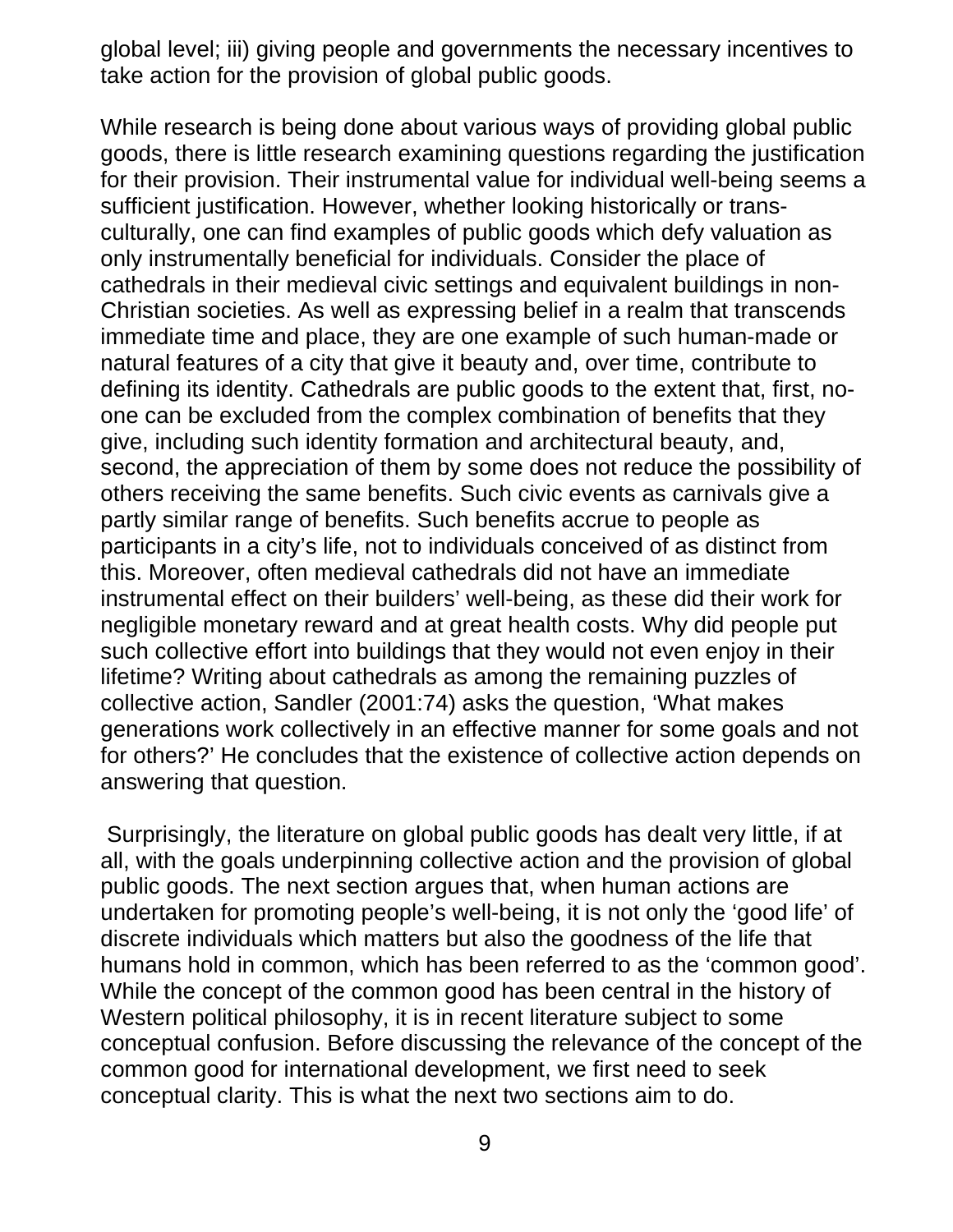### **3. Common goods**

There are several definitions of the common good. In a recent articulation of its classical conception, Dupré (1994:173) defines it as 'a good proper to, and attainable only by the community, yet individually shared by its members.' For Jacques Maritain, a major Thomist philosopher of the 20<sup>th</sup> century, the common good is constituted by goods that humans share intrinsically in common and that they *communicate* to each other, such as values, civic virtues and a sense of justice (Maritain, 1946). Cahill (2004:9) defines the common good as 'a solidaristic association of persons that is more than the good of individuals in the aggregate'. In the major recent study on the topic, David Hollenbach (2002: 81) describes the common good as the good of being a community, as 'the good realized in the mutual relationships in and through which human beings achieve their well-being.' While these various definitions need such clarification as we hope to give, let us say in light of them that the common good is not the outcome of a collective action which makes everybody better off than if they acted individually, but is the good of that shared enterprise itself. It is the good of the community which comes into being in and through that enterprise.

As these definitions already suggest, those who use this concept speak both of 'common goods', plural, and of 'the common good', singular, the latter being in some sense overarching, macro as opposed to micro. No doubt the language of 'common good' can be used imprecisely, vaguely and rhetorically. This section aims to show how it may be used with some analytical precision and thereby to spell out the meaning it tends implicitly to have even when used without clear elucidation. We proceed by distinguishing conceptually between collective action/goods and common action/goods.

People produce very many goods by acting together rather than alone because it is instrumentally necessary or (even if not necessary) convenient or efficient to do so. Examples include buildings, roads, meals for workforces, waste disposal. Each of us could build a house, of sorts, alone but we could not do so very conveniently. So we use collective action. However once such goods have been produced, we can (at least in principle) each benefit from them alone – live in the house, travel on the road. There is nothing about goods that are produced through collective action because this is instrumentally necessary, convenient or efficient which means their benefits cannot accrue to individuals alone. Certainly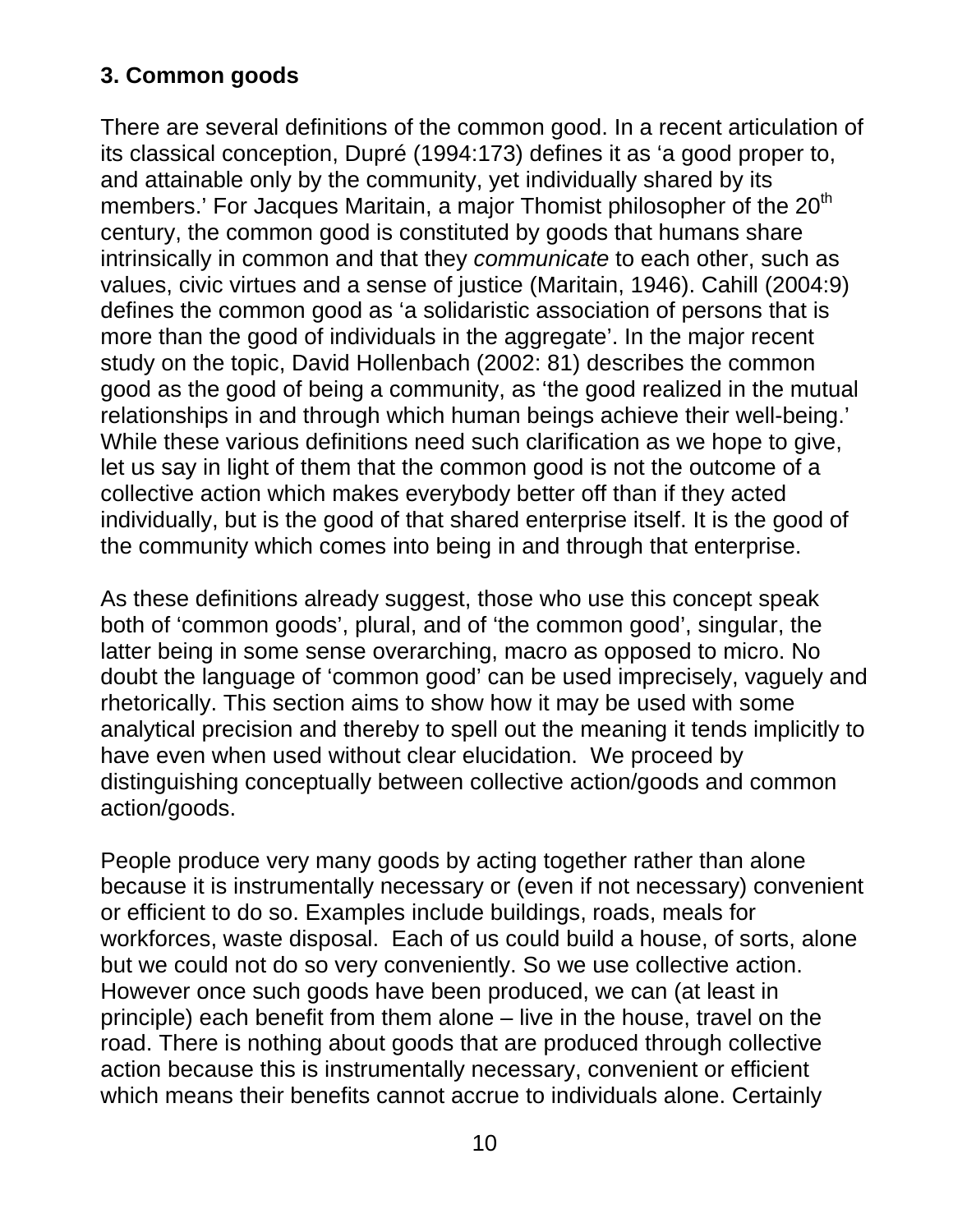people often benefit together from such goods: they live in a house together, they eat in the workplace canteen. But sharing such goods is incidental to what makes them good if, for example, those sharing a house are neither family nor friends but do so only for reasons of economy. In this case both the production of and the benefiting from such a good is collective, but it is the latter accidentally. While the sharing is instrumentally beneficial for each recipient, there is nothing intrinsic to the good itself which requires it to be shared. Such goods are, rather, commodities whose supply requires collective action – this undertaken for instrumental reasons but not on account of the inherent nature of the goods – and whose consumption might or might not be shared. Let us for simplicity call all such goods 'collective goods'. Most if not all public goods identified as such in economics literature fall into this category.

There is another, rather different, kind of shared good, comprising those which intrinsically are common goods.<sup>6</sup> Compare with the examples above an orchestral or choral musical performance, a celebratory dinner, or a team sport. Taking the first of these, unless the various musicians each play or sing their particular parts, together performing for the audience, the good simply could not exist at all. Its 'production' is inseparable from, indeed is exactly the same thing as, the good itself: the good lies in the action together which generates it. Moreover, benefiting from the good is by participating in that action, whether in the orchestra or audience. This is to say that the shared action is intrinsic, as well as instrumental, to the good itself and also that its benefits come in the course of that shared action. Goods of this kind are therefore inherently common in their 'production' and in their benefits.

Suppose a well has been dug in a village which means that women of the village no longer have to walk long distances for water. Despite the convenience of the well in the village, sometimes the women might decide still to walk together outside the village to get water, because this is a good opportunity to be together as a group, an experience the benefits of which are inseparable from its being shared. That is, their walking together is inherently a common good – they have no need to do it for any other end than being together and its 'goodness' for them comes from the action itself being common. Their walk is analogous to the concert or team game.

 6 The term 'common goods' is a synonym for what Charles Taylor (1995) calls 'irreducibly social goods'. We prefer to use the term 'common good' instead in order to better render account of the linkages between *a* common good at the micro level and *the* common good at the macro level. This discussion owes much to Taylor's work.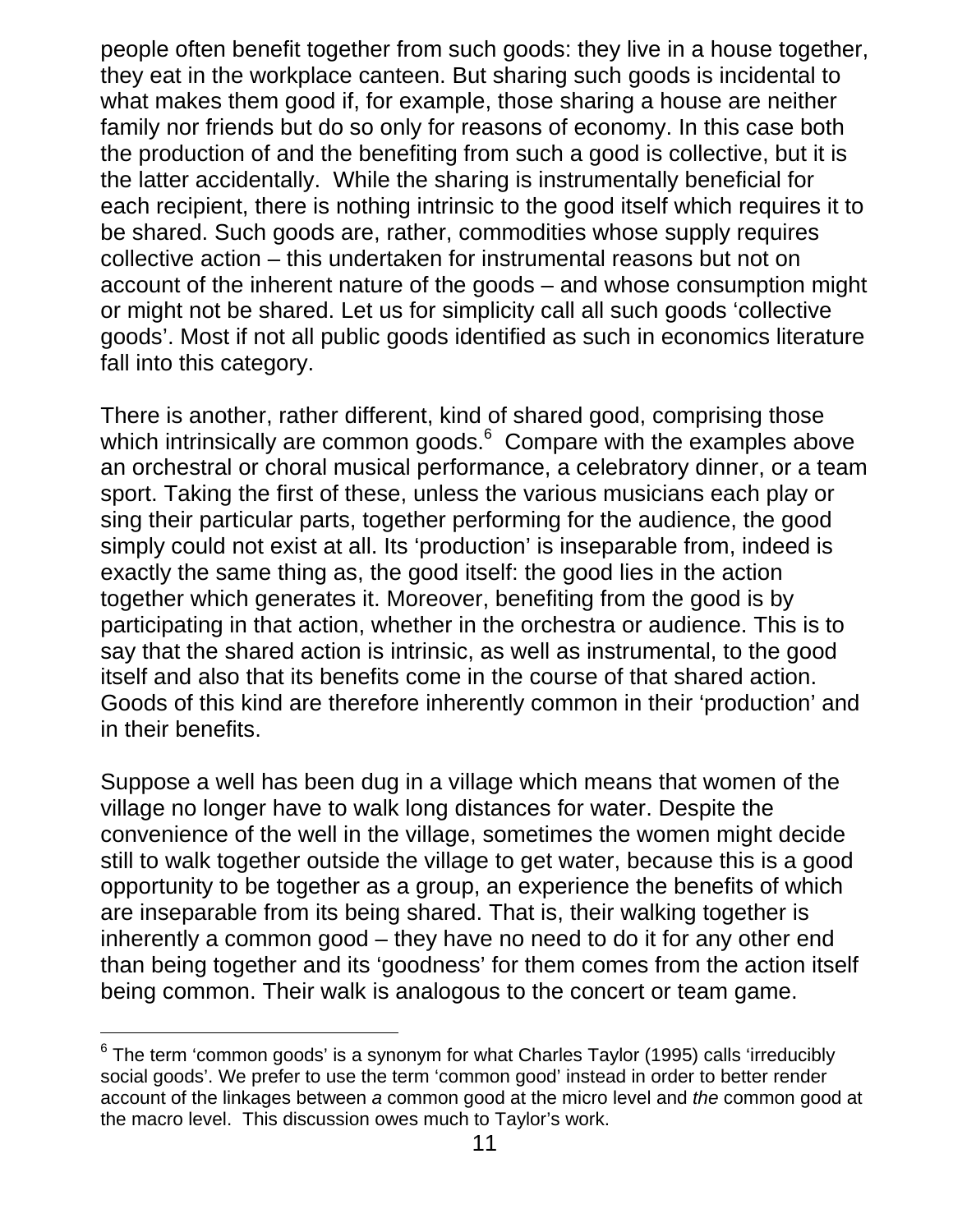A characteristic of common goods is that they cannot be chosen by individuals alone. They can neither be constructed by individuals separately, nor are they a collectively generated 'resource bank' available to individuals to choose, or not choose, from. Yet neither do they exist only because of some kind of forced co-operation. Common goods exist because of a tradition of shared action which makes them possible, and in which people participate freely, thereby sustaining and developing it. Of course particular people may freely choose to begin to participate or to cease to do so. But, rather than being attainable simply by individual choice of a pre-existing resource, such goods exist only in the common action that generates them.

Collective goods and common goods are similar, then, in that to exist they both require shared action. But for collective goods this is accidental to the nature of the good itself, whereas for common goods it is intrinsic. Collective action that extends the range of commodities from among which individuals can choose to benefit cannot make available common goods to anyone. These require something qualitatively different, co-ordination of action with others because the good for each is found in this itself.

To the extent that human wellbeing is constituted by benefiting from common goods, public policy may undermine rather than contribute to human wellbeing if it fails to recognise common goods and so is formed and implemented without such recognition. Its effects could make certain very valuable common goods unsustainable or even directly destroy them. Relatively little attention has been given to common goods in development economics, largely because its ethical foundations have been articulated in terms of the preferences or free choices of individuals, as we will discuss in the fifth section.

Moving beyond such 'micro' common goods, we may speak of 'the common good' when what is in view is not just a one-off common good (such as in the examples given, a concert, a team game, a shared walk) but is one that endures through time and, in particular, is a good for a group of people whose lives interact in multiple ways, usually because they share the same physical living space. This could be a monastery, a village or town, the ancient *polis* or the modern city. The common good of a town is analogous to a concert, but one that continues indefinitely. As the residents participate in the life of the town, they generate a good that could not exist otherwise and which is partly constitutive of the wellbeing of each of them. Consider the city of London: to the extent that in our work and travel and play we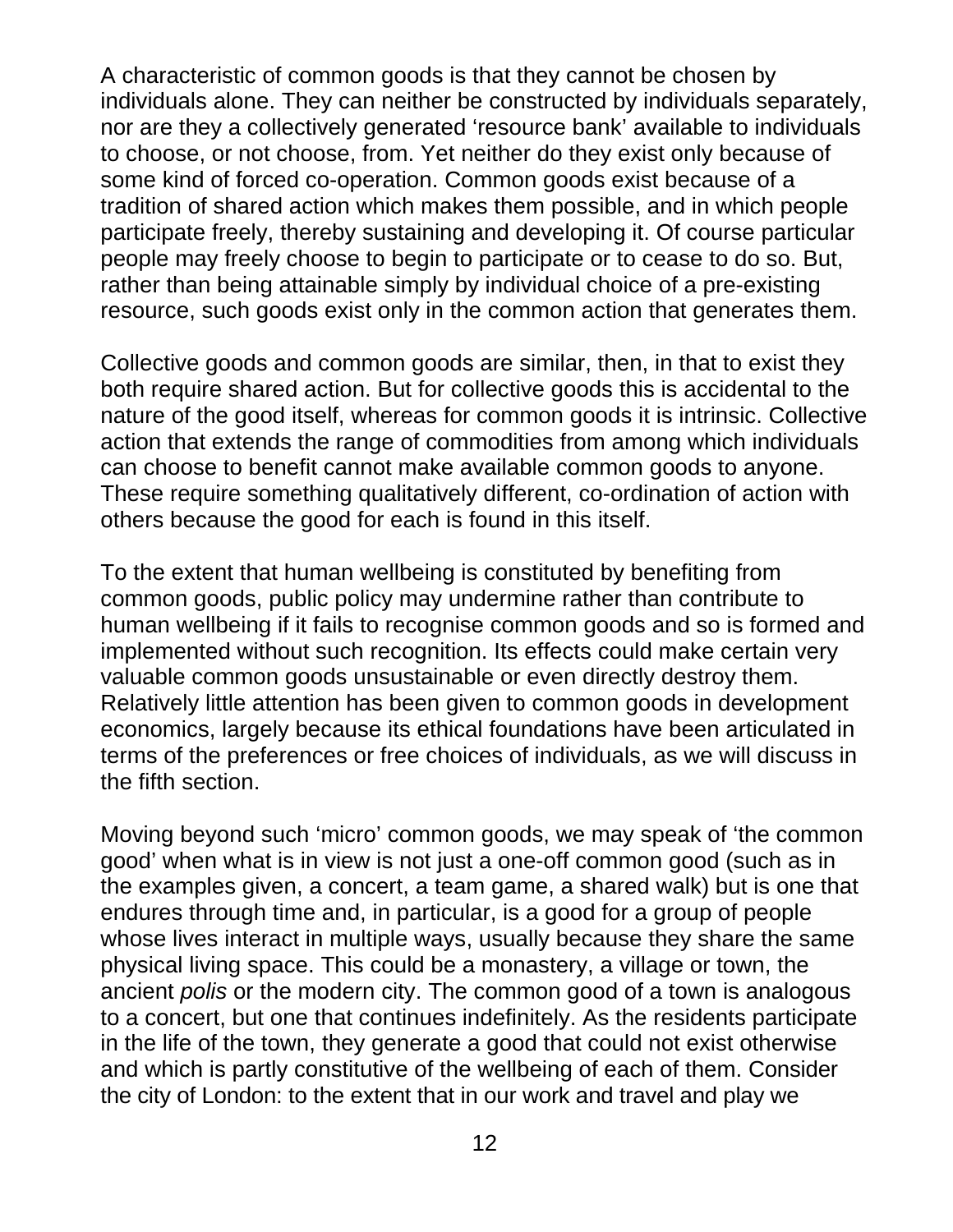participate in the irreducibly common actions of, say, crowds, queues, rushhour, Sunday afternoon on the London South Bank, and so on (*ad infinitum*), so we help to engender an extraordinarily complex and obviously irreducibly common good – one entirely unavailable to any of the individuals concerned acting separately. The good of any communal or cultural entity cannot be reduced to goods which could in principle be enjoyed by each of its constituent members alone. Such a common good is definitive of 'community', as opposed to of a collectivity. The latter's purpose is instrumental to production of goods such as public goods, whereas the former's end is the common good its shared life itself generates. We speak of *the* common good because it is not just a discrete and passing common good, but is that of people together precisely as they form a community.

In concluding this section, it may be worth emphasising two clarifying points. First, there are of course both common goods and common 'bads'. Analytically, what makes a good common is not what makes it good. Many would see rush-hour as a 'bad', even if at the same time it has some part in what people appreciate in a city's life overall. Racism always corrupts a common good; the Apartheid laws structured a common bad. At a 'micro' level, it is obvious that what can be the great common goods of friendship, marriage and family prove often to be 'bads' (although a reason for this could sometimes be that participants assume they are commodities and so misunderstand how they can be common goods). Our aim is not to romanticise common goods. The second point is related: to refer to the common good of a town, city, etc., does not imply for a moment that what this good actually consists in will be agreed by all; on the contrary, this may be and usually is highly contested. Yet recognising this does not nullify the claim that we may speak of 'the common good' in this way. Indeed in the Aristotelian conception which more than any other has contributed to forming Western thought on this issue, deliberation together about what constitutes the good of the *polis* formed an inherent part of its common good. This leads us to a further conceptual clarification regarding the concept of the common good, namely that the common good is a specifically *political* concept which has implications for the role of political action.

### **4. The political common good**

Let us first notice that, just as speaking of the common good of a community does not imply that there will be agreement within it about the 'content' of that common good, so also speaking of the common goods of various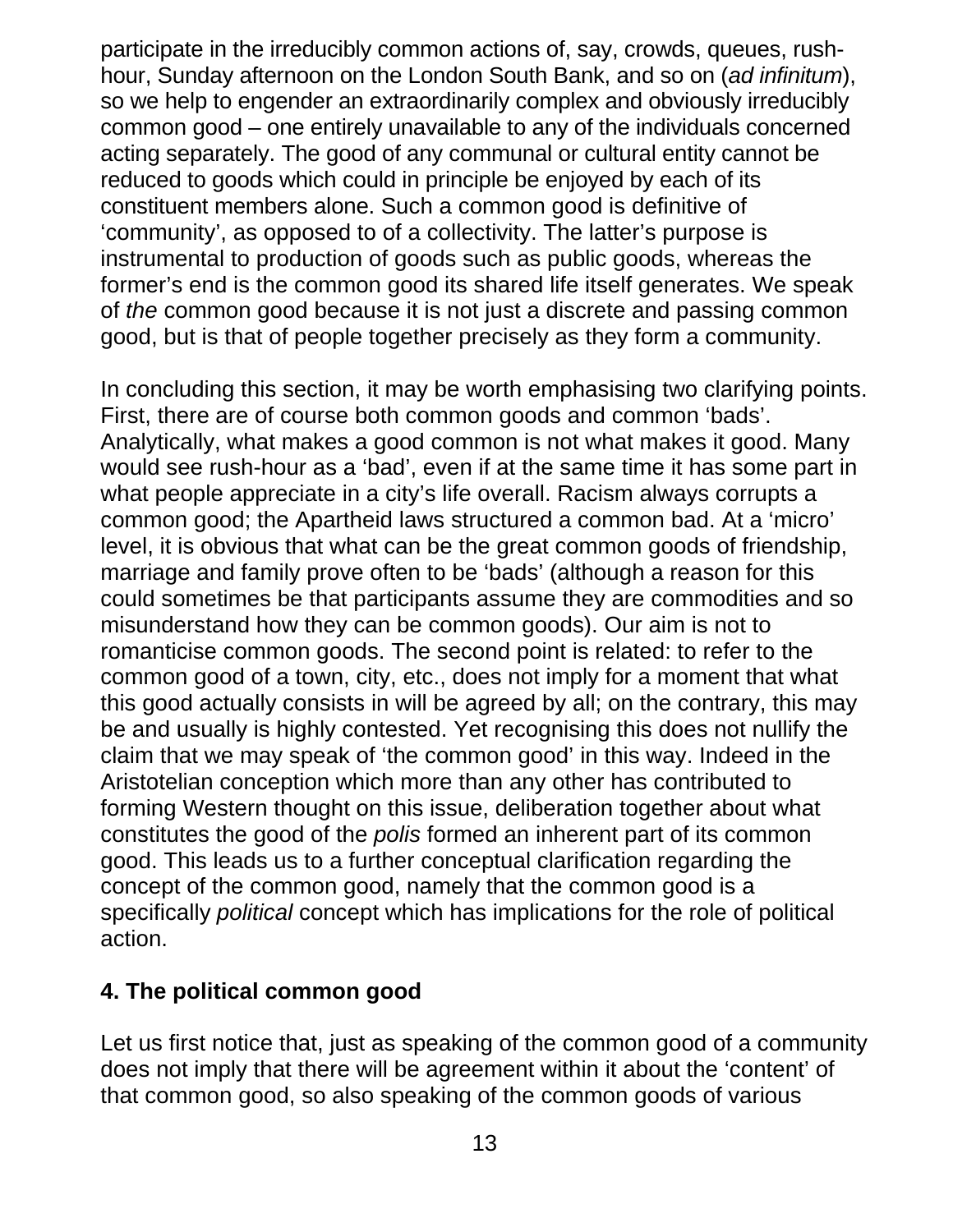neighbouring or overlapping communities does not imply that these will be easily in harmony. On the contrary, dominant understandings of their respective common goods within such communities, and corresponding practices, may well be in sharp conflict. Consider a village in rural El Salvador from which many adult males have migrated to the United States for work and send earnings from this back as remittances. Suppose, further, that such migrants pool a large proportion of the remittances in a common fund in order to finance services such as schools, roads, public parks and health centres. They do this given the state's apparent inability to provide such services, motivated by concern for the 'common good' of their community, as a 'solidaristic association of persons'.

However, the common good of the local community understood in this way might clash with the common good of another community. While migration might be good for improving the common life of the village, it might harm the common life of families who have to cope with the male members of the family abroad. While the solidaristic association of the local community is in this way reinforced through migration, the solidaristic association of the family might be under strain. It might also have negative consequences for the solidaristic association of the country as a whole. Migration may have perverse effects on redistributive policies, reducing the level of solidarity among inhabitants of the same country – the central state does not have incentives to finance public services for the poor or to implement redistributive policies since the poor finance these services themselves by migrating to Western countries.<sup>7</sup> This example immediately draws attention to three levels of community – family, local and national – and makes clear that recognition that we may speak of the common good in relation to all these (and other) levels is not naïve about conflict. The pervasiveness of such tensions and conflicts in practice points to the potential benefits that a more central political authority may bring in seeking to resolve such tensions and conflicts justly.

This brings us to what we could call the 'special' sense that 'the common good' has conventionally had in western political thought. It has been used especially by the one sovereign or 'perfect' political community, in relation to which 'lower-level' communities are seen as parts of a whole. Such an understanding stems from Aristotle and was given more developed expression by Aquinas. The latter used the term 'public good' to refer to the common good of the *specifically political community* in the sense of that

 $7$  For a discussion on the linkages between migration and the common good, see Deneulin (2006a).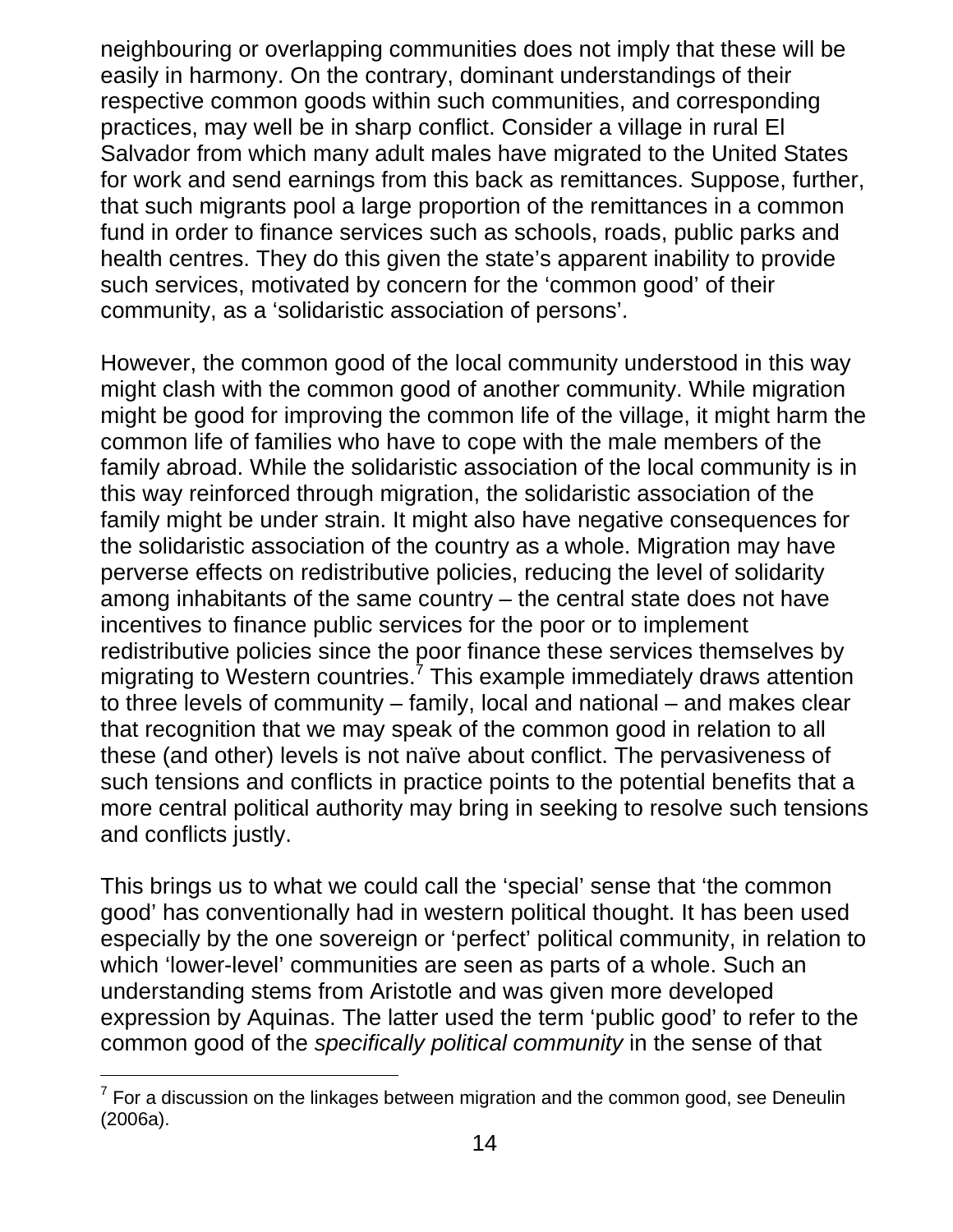which has sovereignty and therefore authority over 'lesser' communities within it. He was taking inspiration from Aristotle for whom the highest good is that of the *polis*.<sup>8</sup> Aristotle understood this distinctly political community as one endowed with the power to deliberate about what is just and unjust, and the power to make laws on the basis of that deliberation.<sup>9</sup> Aquinas followed Aristotle's definition of a political community. This public good may be distinguished in Aquinas's usage from the private goods of individuals and the private common goods of families and households (Finnis, 1998b:179). The common good of the political community, that is, the 'public good', is related to individual goods but is not their sum.<sup>10</sup> Rather the relationship is that of the whole and its parts (*ratio totius et partes*): 'The common good is the end [purpose/goal] of individual persons who live in community, in the same way as the good of the whole is the end of all its parts'.<sup>11</sup>

The influence of Aquinas's use of the term 'public good' to refer specifically to the common good of the political community has given rise to some confusion in contemporary ethics: the economic and political definitions are often mixed together, with the 'common good' sometimes used to refer to the modern economic understanding of 'public good'. For example, Raymond Geuss (2001: 37) writes that, 'The common good is […] an increase in the number of temples and bridges usable by all'; or 'The most primitive notion of the common good is of some external state of affairs that members of a group would do well to bring about, such as building a dam or bridge.' (Geuss, 2001: 46). What members of a group do well together is obviously to be distinguished from what they bring about (the commodity of a public good in the economic sense). The latter is external to, and

 8 'Every state is a community of some kind, and every community is established with a view to some good; for everyone always acts in order to obtain that which they think good. But, if all communities aim at some good, the state or political community, which is the highest good of all, and which embraces all the rest, aims at good in a greater degree than any other, and at the highest good.' [*Politics* 1252<sup>a</sup>1-6]<br><sup>9</sup> Hence it is ovident that the state is a

 $^9$  'Hence, it is evident that the state is a creation of nature, and that man is by nature a political animal. […] Now, that man is *more* of a political animal than bees or any other gregarious animals is evident. Nature, as we often say, makes nothing in vain, and man is the only animal who has the gift of speech. […] The power of speech is intended to set forth [...] the just and the unjust. And it is a characteristic of man that he alone has any sense of good and evil, of just and unjust, and the association of living beings who have this sense makes a family and a state.'<sup>[*Politics* 1253<sup>a</sup>1-17] 'Justice is the bond of men in states; for the</sup> administration of justice, which is the determination of what is just, is the principle of order in political society.' [*Politics* 1253<sup>a</sup>37-40]

<sup>37-40] 10</sup> *Summa Theologica* Qu. 58 art 7. ad secundum. For Aquinas on the common good, see especially Finnis (1998a).

<sup>11</sup> *Summa Theologica* IIaIIae qu. 58 art 9 ad. 3.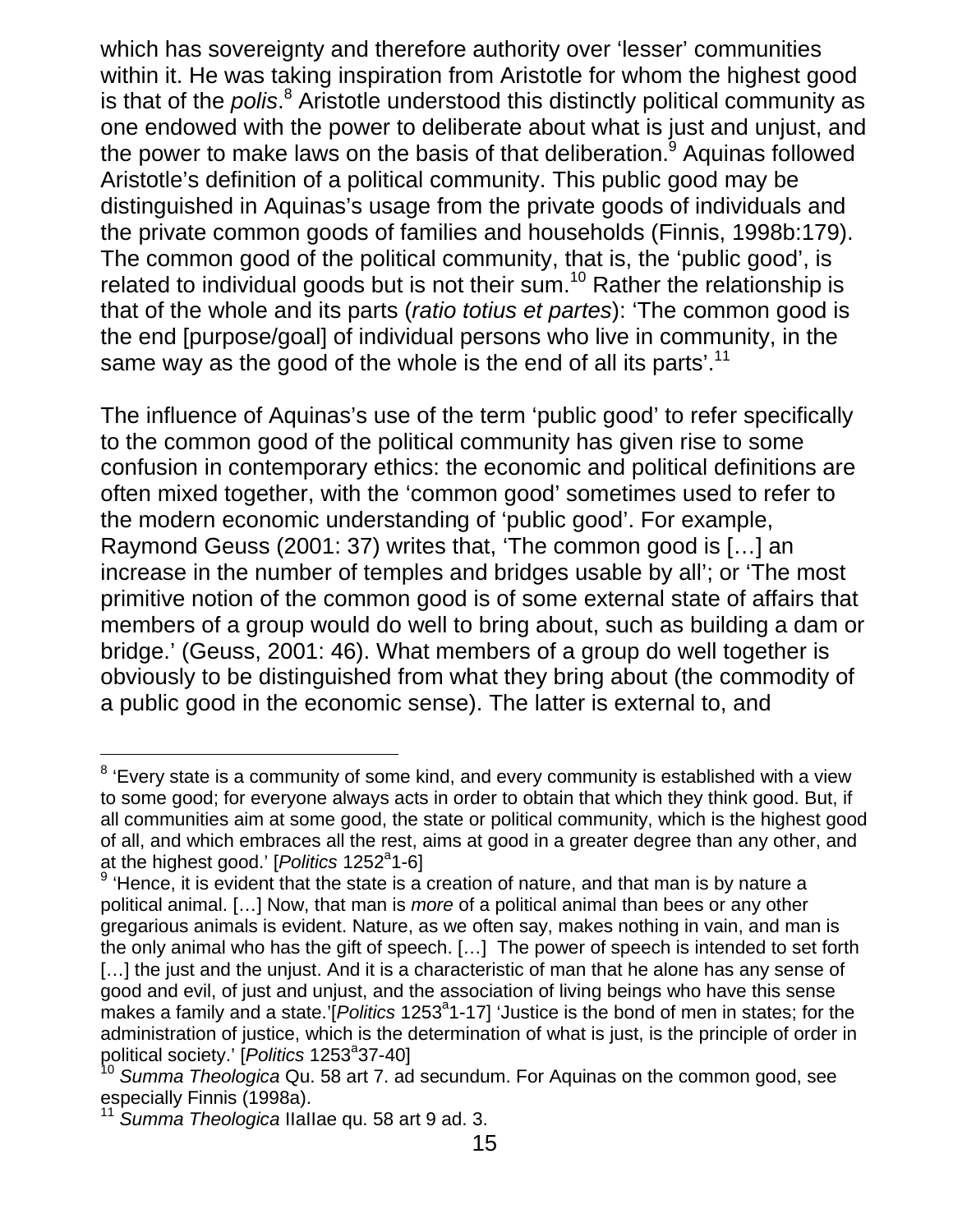independent of, the relationships which exist among the members of a society. In contrast, the common good inheres in the relationships themselves (Hollenbach, 2002: 8). It lies in their being and doing together, not in a separate outcome that this produces.

It is worth noting that some writers have questioned whether the 'public good' in Aquinas's sense has intrinsic or only instrumental value. In interpreting Aquinas, Finnis argues that the common good specific to the political community is instrumental to individual flourishing, even if it is inherently inter-personal (for example, distributive justice and peace): 'The specifically political common good is instrumental to make people good citizens. It is to assist individuals and families do well what they should be doing' (1998b:187).

Other interpretations of Aquinas point in another direction. Pakaluk (2001) argues that Finnis's interpretation of the political common good as instrumental to individual flourishing is internally inconsistent. On the one hand, Finnis holds that the private common good of marriage is *inherently*  good. The union of two partners is not only instrumental to each other's well-being. On the other hand, he holds the view that the specifically political common good is instrumental to the well-being of each of the members of the political community. According to Pakaluk, Finnis has not given sufficient reasons for this way of distinguishing between the two: 'If we say that one's relationship to one's spouse is somehow constitutive of a person's happiness [or well-being], and thus not a mere means to it, why not the same of one's relationship to fellow citizens generally?' (2001:64).

While adjudication between rival interpretations of Aquinas is not the primary purpose here, Finnis's reading sits very oddly against the background of the Aristotelian 'civic humanist' tradition, of which the defining feature is the claim that human wellbeing is found in participation in the life of the *polis* and which finds expression deeply in Aquinas, in the context of a Christian theological worldview. Civic humanism's claim is that the common action generated by such participation is where the good life is experienced or enjoyed; the 'public good' so understood is not only instrumental to some other set of 'private' goods. The shared life of the political community is a good in itself. It is what 'enable[s] people both to participate actively in building up the common good and to share in the benefits of the common good' (Hollenbach, 2002:201). Low political participation confines people to pursuing the good they can in their private lives, limiting their freedom to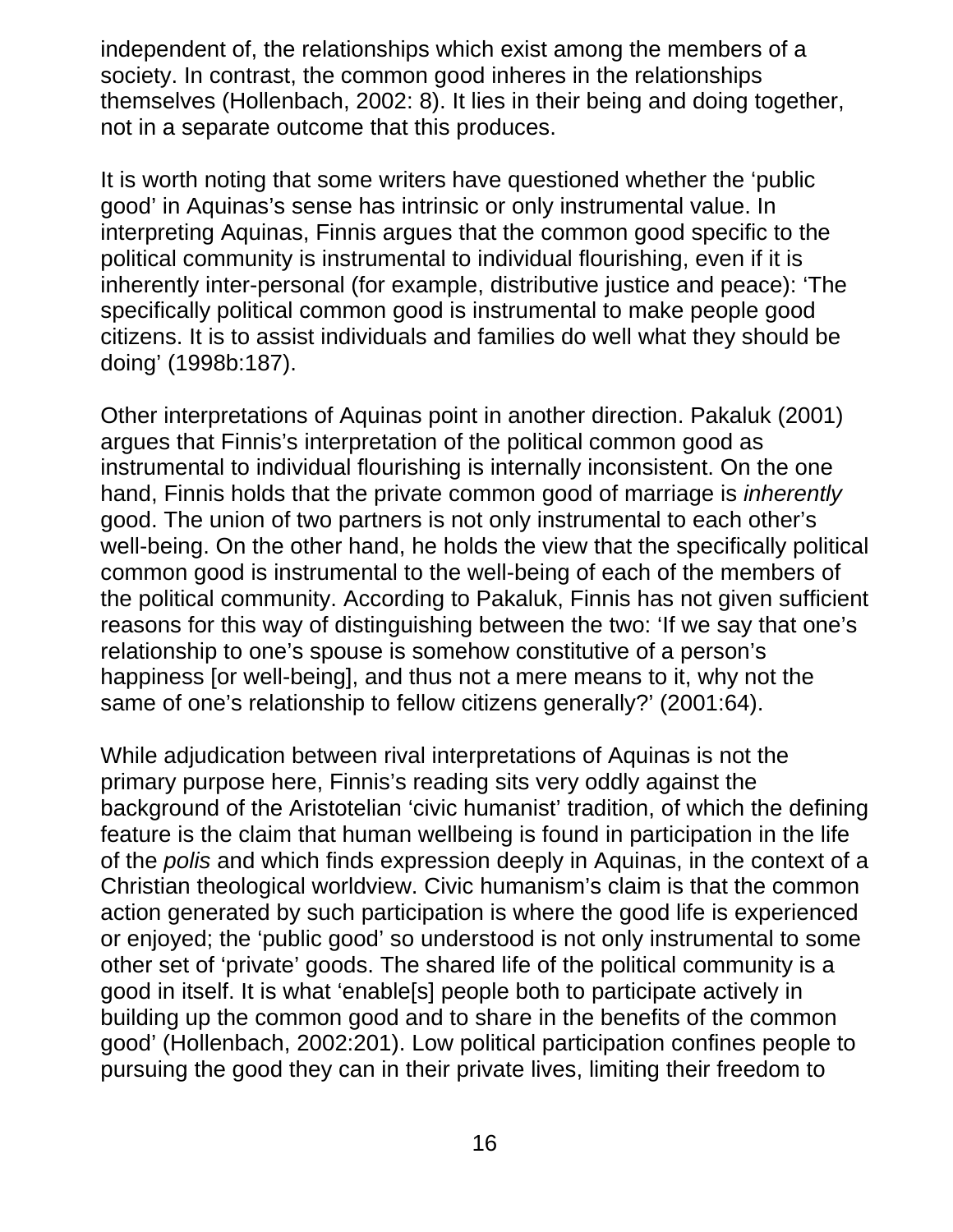determine the conditions of the life they share together (Hollenbach, 2002:100).

Conceiving the common good as the good of the specifically political community raises the immediate question of what in practice the 'specifically political' community is. Is such political community defined by the borders of a nation-state? Addressing this very important question would be the subject of another paper. What we would like to highlight here is that, just as there is potential conflict among communities at different levels about what constitutes their common goods, there is also potential conflict among what members of different 'sovereign' political communities understand to be their common goods. Some authors, such as Lisa Cahill, are increasingly aware of the limitations of conceiving the common good within the limits of the political community defined by the boundaries of the nation-state. Cahill argues that the concept of the common good as Aquinas, and the Catholic social tradition, articulates it is outdated. She proposes the concept of the 'global common good' which she defines as 'participation of all peoples in a diverse and differentiated, yet solidaristic and collaborative, world society' (2005:54). Research on the concept of the global common good is at a very incipient stage, and is an avenue of inquiry which is beyond the scope of this paper.

We have given attention to Aquinas's understanding because of his use of 'public good' for the common good of the specifically political community. This has created, as underlined earlier, some confusion with the economic concept of public goods. Let us clarify the conceptual differences between public goods in the economic sense on the one hand and common goods, both micro and macro, on the other. We note four points.

First, in one important respect, public goods and common goods appear similar, namely that in the same sense in which public goods are non-rival, common goods are also. Consider the examples of the common goods of orchestral performance and team game. So long as all of the participants in the common action that generates the common good sustain their participation in this, all participants benefit from the good in question. It is not possible for some to consume some part of them so that less is left for others. This is because 'consumption' is inseparable from 'production'. Indeed, common goods appear to be more than non-rival, in the sense that their supply can increase when people 'consume' them, as goods such as friendship and mutual love or trust show.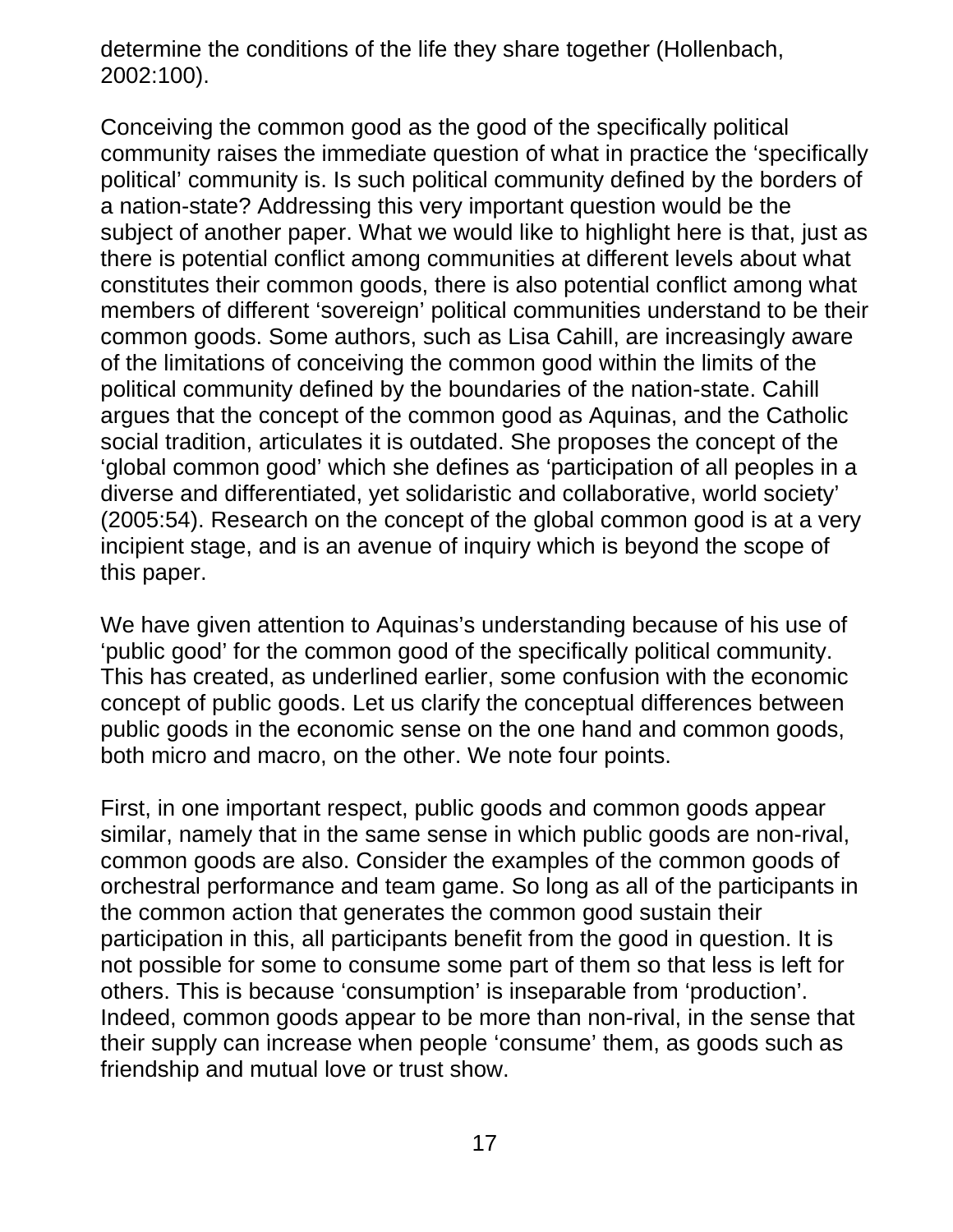A second point can be made about the non-rivalry criterion, this time drawing attention to a contrast. Whereas the purity of public goods is limited by the potential for saturation, that of common goods is threatened by a kind of opposite, non-participation. Their pure status is diminished to the extent that there is withdrawal from or distortion of participation in the common action that generates them. Adultery distorts marriage because, at least in the traditional Christian and western understanding, the common good of marriage is constituted in part by mutual practice of fidelity. Divorce that might follow adultery means intentional withdrawal by at least one spouse from the participation that generates the common good. This 'micro' example indicates that common goods are vulnerable to non-participation in a somewhat parallel way as public goods are vulnerable to saturation.

Third, in respect of the quality of non-excludability, there are senses in which common goods both share and do not share this with public goods. The latter is the more obvious: common goods, whether micro or macro, are almost always defined by reference to a specific group of people – a couple, family, town, nation-state, etc. – and they describe a good primarily for this group. Other people, therefore, are not only excludable but are, in a sense, excluded. To put this differently, given that common goods are generated by participation, non-participants cannot benefit from them in what might be called an 'internal' or 'immediate' way. However, the benefits of such common goods can 'spill over' to others and they often do so, for example through hospitality: some learn what good family life is like not through their own but through being welcome in another. While common goods are in that obvious way not non-excludable, for 'internal' participants themselves they do share this quality of public goods. When someone is able to participate – to play in the orchestra, to take part in civic life – she benefits from the good (she cannot be excluded) because the good is received in participation itself.

Evidently these contrasting features of common goods with respect to nonexcludability mean that the definition of the boundaries of the 'community' in which the common good inheres is important. While exploring the issues here is beyond the scope of this paper, we note two points. One is that at least some common goods depend on specifying who may participate, for example members of the orchestra or two teams of 11 players. The second point is potentially more important for international development: in the case of macro common goods, if the good is to exist at all, then enabling those who theoretically are members of the relevant community to participate in practice is a prerequisite. While the concept of 'social exclusion' that is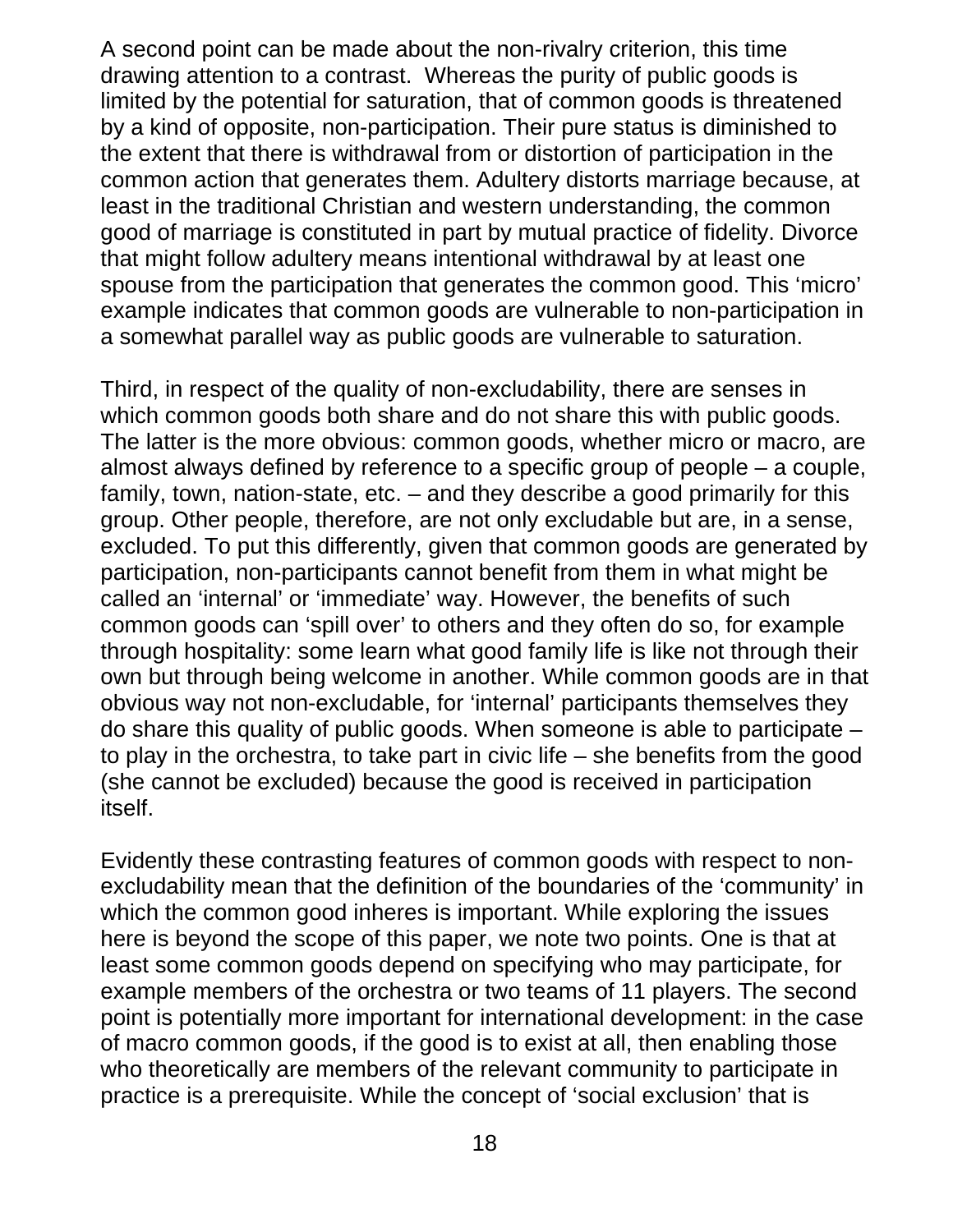prominent in social policy discourse can be read simply in terms of exclusion from consumption, it can also be interpreted in terms of exclusion from the possibility of benefiting from the common good. This suggests the potential importance of a concept of necessary conditions for the possibility of participation in the common good.

Fourth, the typology of global public goods presented by Kaul *et al.* and outlined above includes in its category of 'human-made global commons' goods such as 'cultural heritage' and 'norms and principles'. 'Cultural life' undoubtedly denotes a common good – it exists only as people participate in it. The degree of solidarity which inheres in a given society, or what Kaul *et al*. call 'equity', is another instance of a true common good. We suggest that 'global public goods' such as scientific knowledge (which is a product of collective action) need to be carefully distinguished from 'common goods' which inhere truly in action in common, rather than being its product. When participation in the common good of solidarity ceases, the common good ceases to exist. When collective action to produce scientific knowledge ceases, knowledge produced remains available. Even if, as just indicated, there are ways in which common goods have a non-excludable and nonrival character like neo-classical public goods, these two features are presented in terms of participation and generation of the goods themselves and not in terms of consumption of a commodity. This suggests that the typology presented by Kaul *et al*. is misleading in seeing some common goods as public goods.

# **5. Concluding remarks: well-being and the common good**

One reason for the value of drawing attention to the concept of the common good in current development ethics is simply that widespread assumptions about human well-being among theorists and policy-makers mean that it is overlooked. A consequence of this is that the question of whether giving it attention in policy-making might lead to real benefits for people is not addressed. We suggest, in concluding, that the concept of the common good is of non-negligible significance for international development.

Development ethics has tended in its underlying assumptions about human well-being to espouse, whether deliberately or by default, what can be called (following Charles Taylor) 'atomism'.12 According to atomism, society is conceived as a large number of distinct individuals, or atoms, each

l  $12$  Taylor (1985).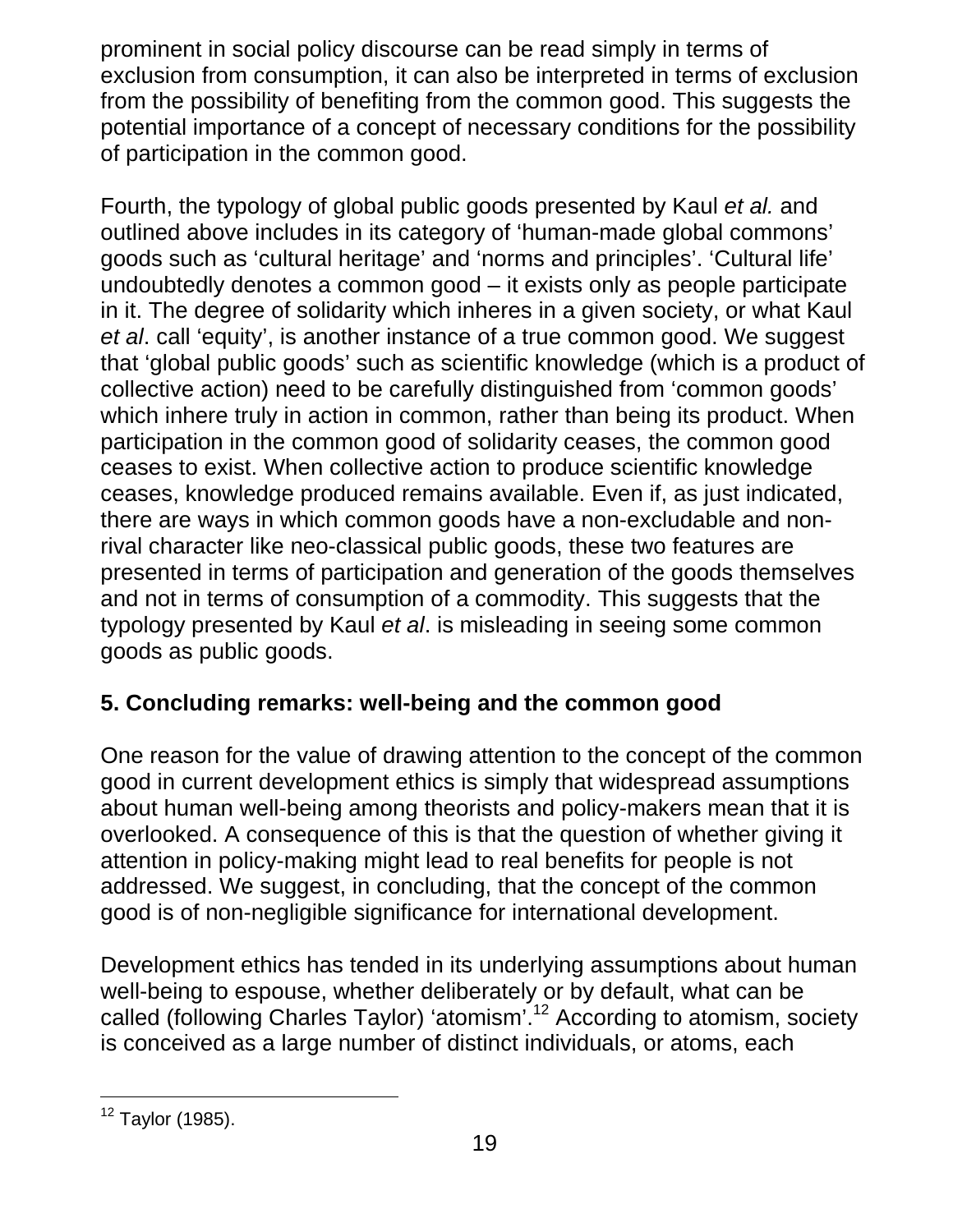pursuing their own conception of the good life. They may see this in hedonist terms, as a matter of maximising pleasure, or in libertarian terms, as a matter of maximising individual free choice, or in 'expressivist' terms, as a matter of each individual giving full expression to what is unique within him or her. Such atomistic conceptions of human well-being combine well with recognition of contemporary value pluralism: there is no longer a shared common conception of the 'good human life', let alone the 'good polity', so people just have to determine for themselves how they will live and what it means for themselves to live a 'good life'. John Rawls's theory of justice has been the most influential articulation of a political philosophy that appears to fit with atomism: endowed with a set of primary goods, individuals are free to pursue the good life as they each conceive it, provided they respect the two principles of justice.<sup>13</sup>

Amartya Sen's capability approach can be ranged alongside 'atomistic' theories of the good in the sense that the end of development and political action is to expand the freedoms that individuals have reason to choose and value. Development is a matter of giving more opportunities for each individual to live a life of his or her choice. This does not mean that other people's lives do not enter into an individual's conception of the good life; indeed other regarding concerns such as sympathy and commitment can be central elements within what a person has reason to choose and value. This does not mean either that common goods such as family relationships do not enter as components of individual well-being (Sen, 2002). What this means is that no teleological account of the good that societies ought to promote beyond (individual) freedom is offered. While Sen's capability approach has focused on the well-being of individuals as the end of development, the common good tradition outlined in the previous two sections leads to a conception of human freedom as oriented towards a *telos* which includes both the good of individuals and the good of the communities in which individuals live.

One could argue that Nussbaum's capability approach is an attempt to anchor the 'freedoms that people have reason to choose and value' within the *telos* of the good human life (Nussbaum, 2000). However, her version of the capability approach, with her list of central human capabilities, continues to situate the *telos* of all human actions in the freedom of each individual to live a life of her choice. One could also argue that there are traces of the common good tradition within Sen's capability approach itself. Drèze and

 $13$  Note that this does not imply that Rawls's theory is dependent on or entails atomism.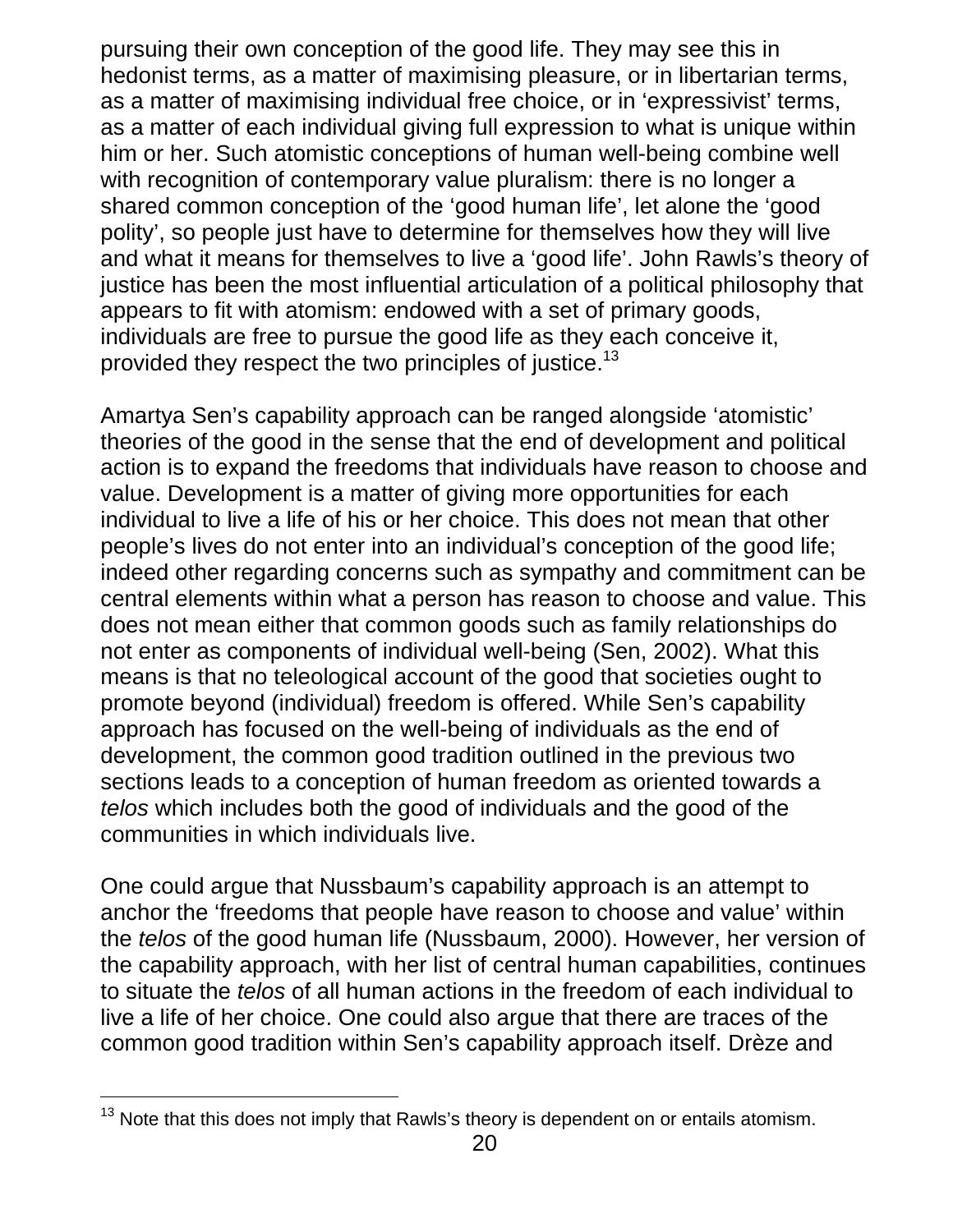Sen (2002) emphasise the crucial importance of political participation as an intrinsic component of human well-being. Public debate is indeed central for articulating a society's values and fleshing out the capabilities that people have reason to choose and value (Sen, 2004a). Despite these traces, the capability approach remains centred on the freedoms of individuals when it comes to assessing development and does not explicitly acknowledge the goodness of life in common in its ethical evaluation of states of affairs.<sup>14</sup>

Introducing the concept of global public goods leaves the current foundations of development ethics unchanged. Global public goods are commodities which contribute to giving better opportunities for each individual to live a life she chooses to live. The global public good of climate stability enables individuals more fully to live lives of their choice with less risk of damage from extreme weather. The global public good of scientific knowledge such as of the vaccine against tuberculosis, enables millions of people not to have their life shortened or damaged by the disease and so increases their choices. The global public good of peace gives opportunities to people to live a life they have reason to choose and value without it being hampered by conflict and its consequences. Such global public goods can be understood, then, as serving to improve the lives of individuals by expanding their opportunities to live a life of their choice.

The concept of the common good takes us beyond seeing the well-being of discrete individuals as the only proper goal or *telos* of human action. It enables recognition that there are goods, including many that are non-trivial for human well-being, the benefits of which may be received by people only in a common enterprise. Of course, the people who benefit from such goods can be conceived of discretely. The point is that it is only in relationships, structured as necessary to enable the common action that 'produces' common goods, that lives which benefit from such goods can be lived. In this way, the good for each person can be conceived of only by reference to the good of the others with whom her good is possible. Analysis which focuses only on individual preferences or choices cannot capture common goods because what makes them good is endogenous to the living of the life in which those goods are simultaneously generated and enjoyed.

<sup>14</sup> See Deneulin (2006b, chapters 2 and 3) for the absence of a *telos* in both Sen and Nussbaum's capability approach beyond individual freedom.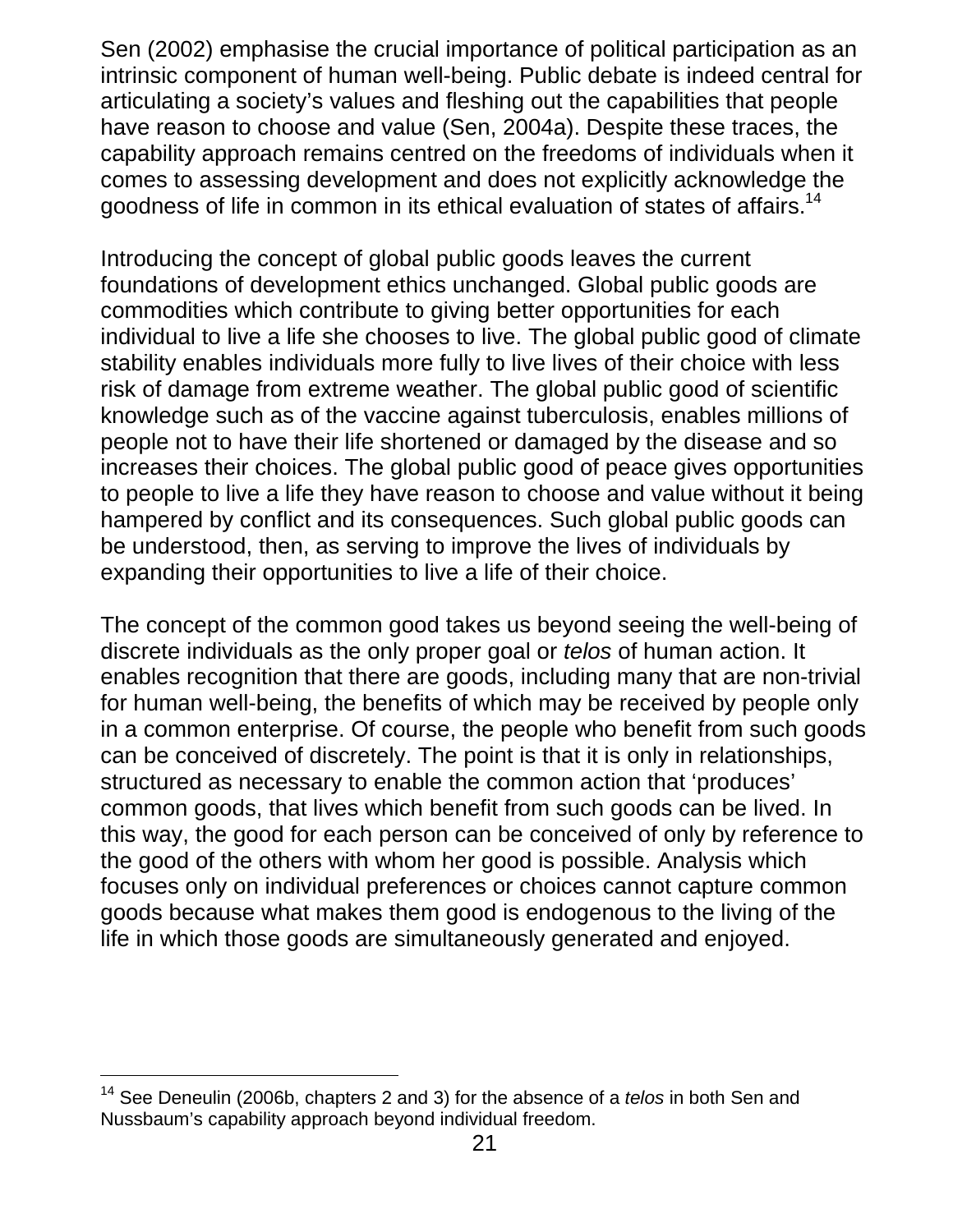Seeing development ethics founded not only on the idea of the freedom of each individual to live a life she has reason to choose and value but also on the idea of the common good has different implications for our understanding of what governments should do to promote human flourishing. In the former perspective, political authority is limited to securing the right of individuals to choose and to enable them to exercise their choice. For example, political authority should guarantee adequate provision of food so that people have the 'capability to be well nourished should they choose so' (to take Sen's well-known fasting monk vs. starving child example). Nussbaum (2000) has strongly argued that the role of political authority is to give opportunities for each individual to exercise central human capabilities, should they choose so, but is not to require them to do so. Political authority is seen as enabling and coordinating collective action to secure public goods which are conducive to improving individual well-being. But collective action is not motivated by any other goal other than the instrumental value of the public good for each individual's life. Individuals willingly pay taxes to finance an extensive road network and efficient refuse disposal service so that they can better live the life they choose to live. The community in which people live, such as the city or nation-state, is instrumentally useful for the generation of goods sought by separate individuals who consume goods together (bridges, sewage systems, the police). We have argued that, what international development crucially needs is not only another category of commodities such as global public goods, understood as securing or increasing the possibilities for individual choice, but also a conception of the good life in common.

Recognising the life in common of a city or nation as a species of good unavailable to anyone except by the irreducibly common action which makes it what it is raises further questions. Among these are: how is the common good generated or nurtured and how can we ensure that the common life of a community is good and not bad? Addressing these questions would require another paper. We emphasise here that there is no guarantee that participation in common action will generate something genuinely good. It might lead to bringing into power a government which might use nuclear weapons or which introduces unjust structures such as those of Apartheid.<sup>15</sup> Human actions are always fallible because they are

<sup>15</sup> For a discussion of unjust structures, see Deneulin *et al.* (2006c).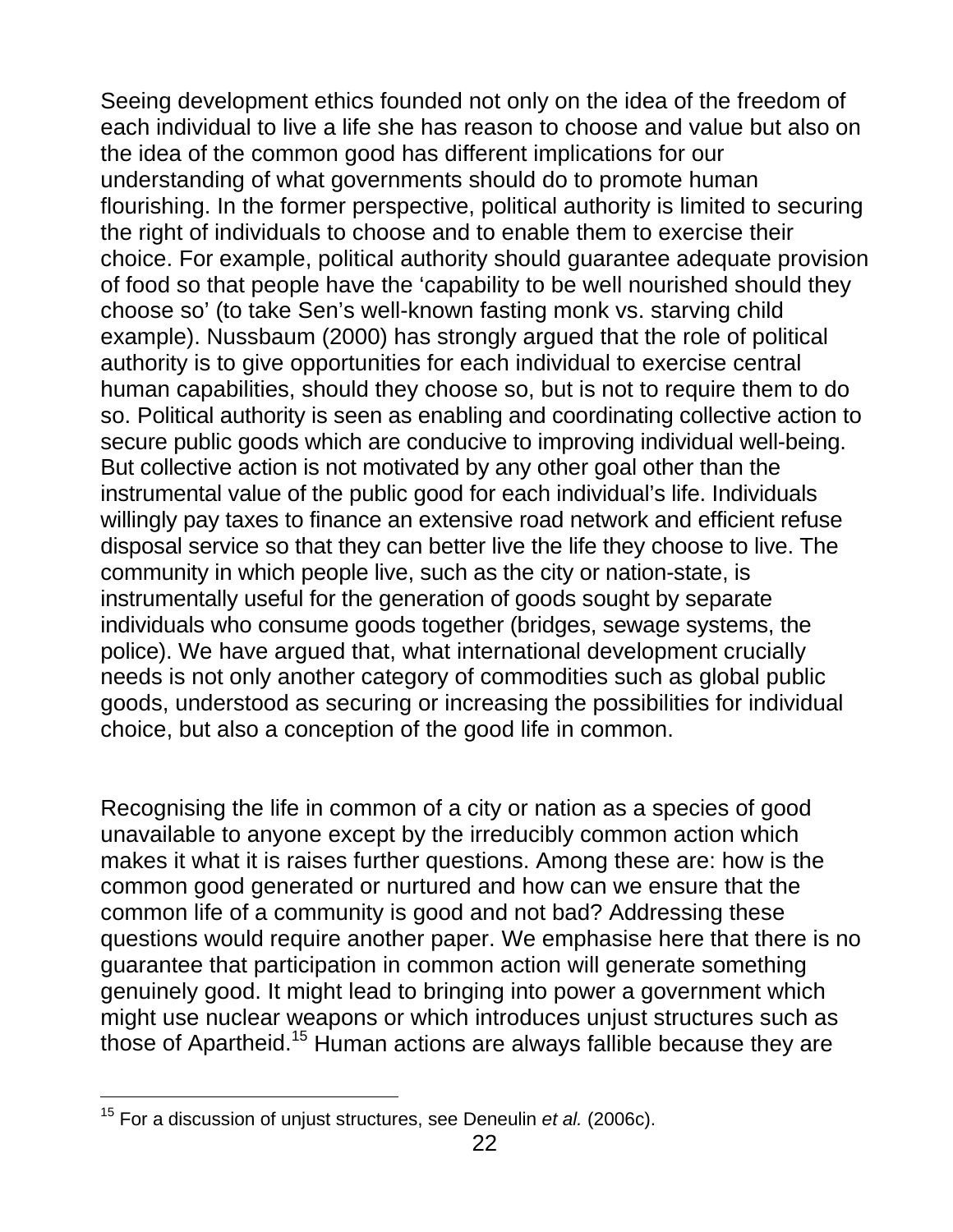human. However, that the 'possibility of moral evil is inherent in man's constitution'16 does not does not nullify the claim that the good for each of us is found and sustained in relationships, whether at the level of the community of the family, village, country or the world, and that public policy ought to recognize and nurture them if it is not to undermine human wellbeing.

### **References**

- Anand, P. B. (2004), 'Financing the Provision of Global Public Goods', *World Economy* 27 (2), 215-237.
- Aquinas, T. (1981), *Summa Theologica*, Complete English Edition, Allen, Texas: Christian Classics.
- Aristotle (1995), *Politics: the Complete Works of Aristotle*, vol.2, Revised Oxford Translation edition, Princeton University Press.
- Cahill, L. S. (2004), *Bioethics and the Common Good*, Milwaukee, Wisconsin.: Marquette University Press.
- Cahill, L. S. (2005), 'Globalisation and the Common Good', in Coleman, J. A. and Ryan, W. F. *Globalization and Catholic Social Thought: Present Crisis, Future Hope* Ottawa: St Paul University, pp. 42-54.
- Cornes, R. and Sandler, T. (1996), *The Theory of Externalities, Public Goods and Club Goods*, Cambridge: Cambridge University Press.
- Cowen, T. (1992), *Public Goods and Market Failures*, New Brunswick: Transaction Publishers.
- Deneulin, S. (2006a), 'Individual Well-Being, Migration Remittances and the Common Good', *European Journal of Development Research* 18 (1), 45-61.
- Deneulin, S. (2006b), *The Capability Approach and the Praxis of Development*, Basingstoke: Palgrave/MacMillan.

l 16 'What is meant by calling man fallible? Essentially this: that the *possibility* of moral evil is inherent in man's constitution' Ricoeur (1986: 133).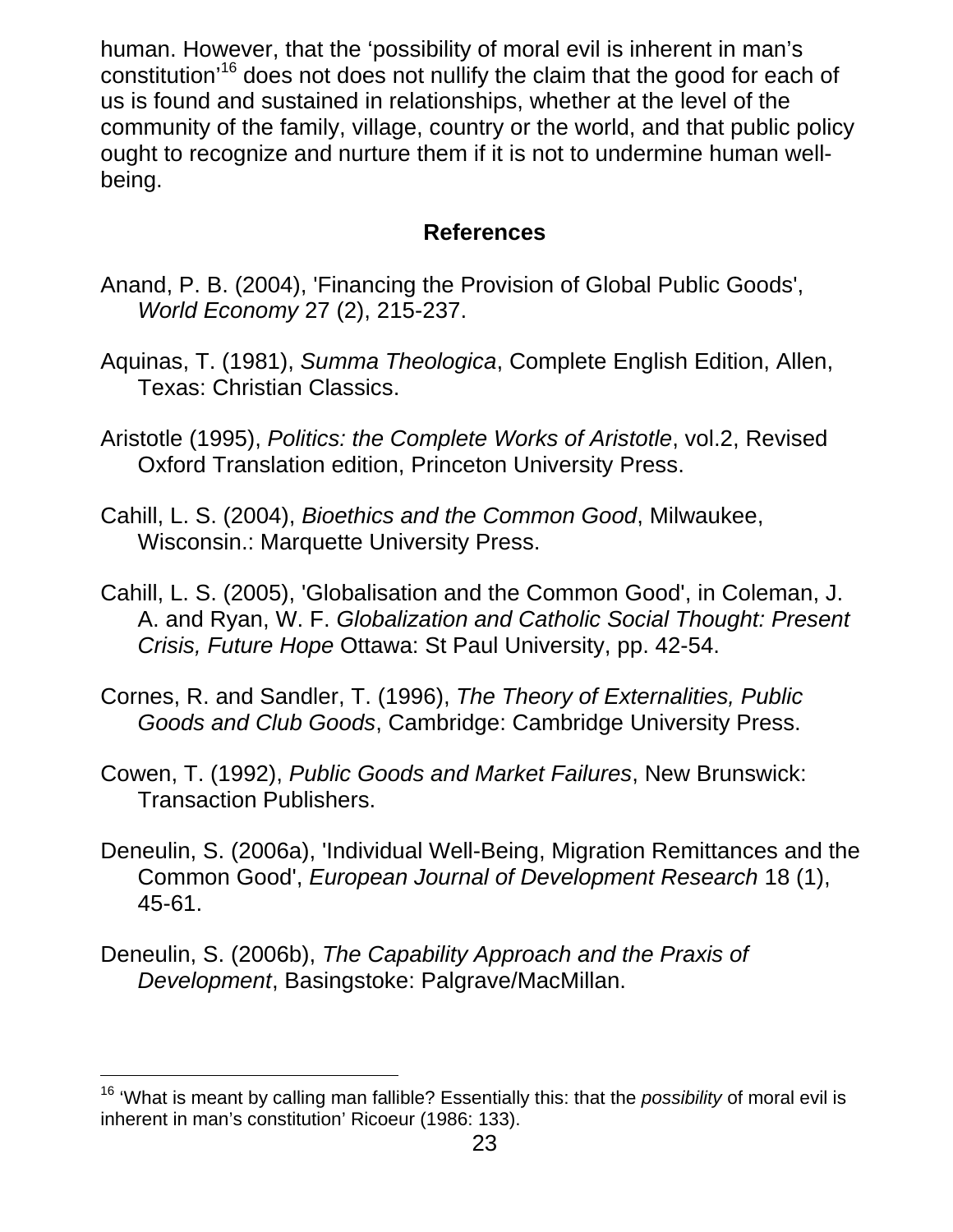- Deneulin, S., Nebel, M. and Sagovsky, N. (2006), *Transforming Unjust Structures: The Capability Approach*, Dordrecht: Kluwer/Springer Verlag.
- Dreze, J. and Sen, A. (2002), 'India: Development and Participation', Delhi: Oxford University Press.
- Dupre, L. (1994), 'The Common Good and the Open Society', in Douglas, R. B. and Hollenbach, D. *Catholicism and Liberalism* Cambridge: Cambridge University Press, pp. 172-195.
- Finnis, J. (1998a), *Aquinas: Moral, Political and Legal Theory*, Oxford: Clarendon Press.
- Finnis, J. (1998b), 'Public Good: The Specifically Political Common Good in Aquinas', in George, R. P. *Natural Law and Moral Enquiry* Washington: Georgetown University Press, pp. 174-209.
- Gasper, D. (2002), 'Fashion, Learning and Values in Public Management: Reflections on South African and International Experience', *Africa Development* 27 (3/4), 17-47.
- Geuss, R. (2001), *Public Goods, Private Goods*, Princeton: Princeton University Press.
- Hollenbach, D. (2002), *The Common Good and Christian Ethics*, Cambridge: Cambridge University Press.
- Hudson, J. and Jones, P. (2005), '"Public Goods": An Exercise in Calibration', *Public Choice* 124 (2), 67-82.
- Kaul, I., Grunberg, I. and Stern, M. A. (Eds) (1999), *Global Public Goods: International Cooperation in the 21st Century*, Oxford: Oxford University Press.
- Maritain, J. (1946), *The Person and the Common Good*, Notre Dame: University of Notre Dame Press.
- Nussbaum, M. C. (2000), *Women and Human Development: the capabilities approach*, Cambridge: Cambridge University Press.
- Olson, M. (1965), *The Logic of Collective Action: public goods and the theory of groups*, Cambridge: Harvard University Press.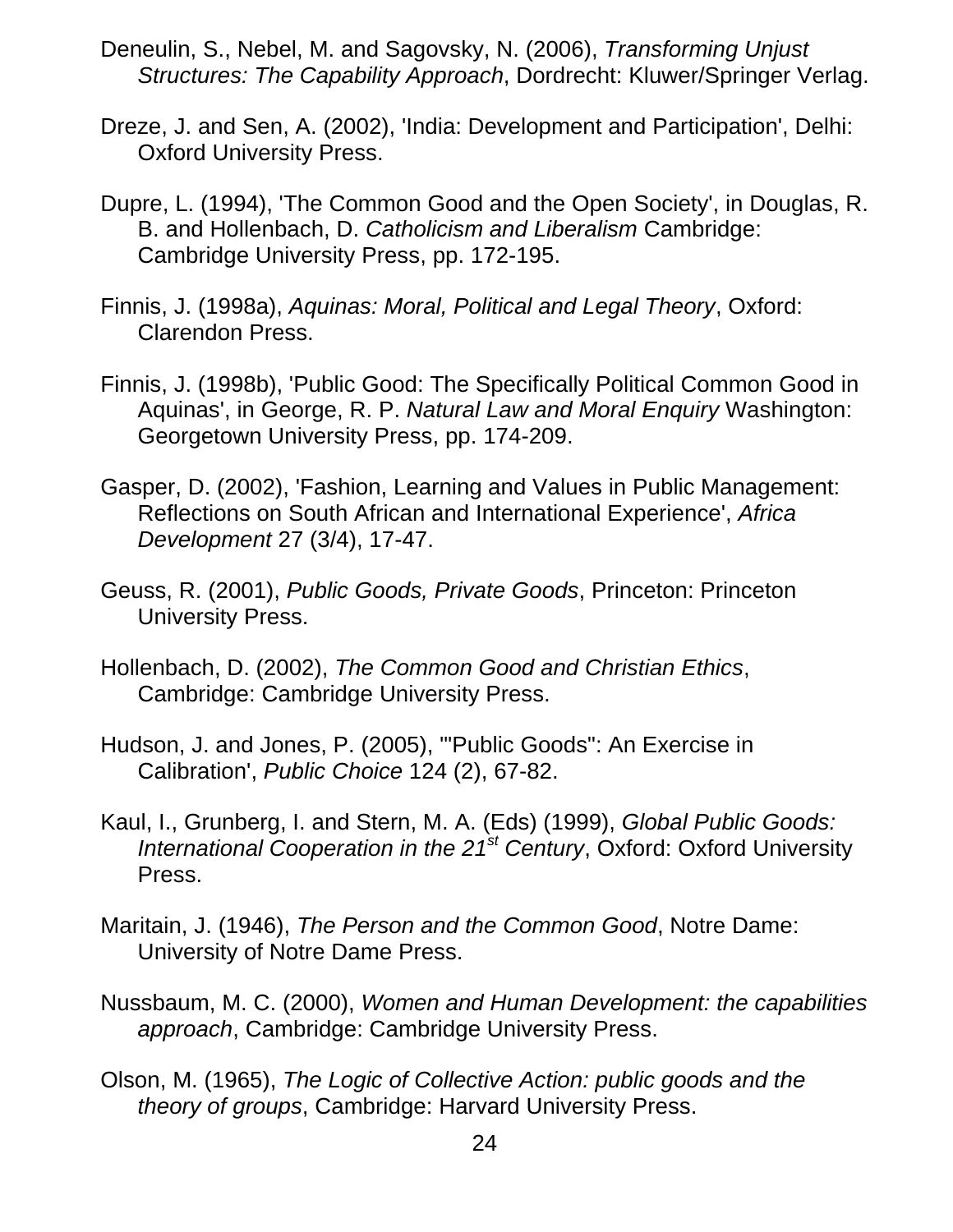- Pakaluk, M. (2001), 'Is the Common Good of Political Society Limited and Instrumental?', *Review of Metaphysics* 55 (1), 57-94.
- Ricoeur, P. (1986), *Fallible Man*, New York: Fordham University Press.
- Sandler, T. (1992), *Collective Action: Theory and Applications*, London: Harvester.
- Sandler, T. (2001), *Economic Concepts for the Social Sciences*, Cambridge University Press.
- Sandler, T. (2002), 'Financing International Public Goods', in Ferroni, M. and Mody, A. *International Public Goods: Incentives, Measurement, and Financing* Dordrecht: Kluwer Academic Publishers.
- Sen, A. (2004a), 'Capabilities, Lists and Public Reason', *Feminist Economics* 10 (3), 77-80.
- Sen, A. (1999), *Development as Freedom*, Oxford: Oxford University Press.
- Sen, A. (2004b), 'Elements of a Theory of Human Rights', *Philosophy and Public Affairs* 32 (4), 315-356.
- Sen, A. (2006), 'Symposium on Development as Freedom: Response to Commentaries', *Studies in Comparative International Development* 37 (2), 78-86.
- Taylor, C. (1985), 'Atomism', in Taylor, C. *Philosophical Papers II: Philosophy and the Human Sciences* New York: Cambridge University Press, pp. 187-211.
- Taylor, C. (1995), 'Irreducibly Social Goods', in Taylor, C. *Philosophical Arguments* Cambridge, Mass.: Cambridge University Press, pp. 127-45.
- Wuyts, M. (2002), 'Deprivation and Public Need', in Macintosh, M. and Wuyts, M. *Development Policy and Public Action* Milton Keynes: Oxford University Press.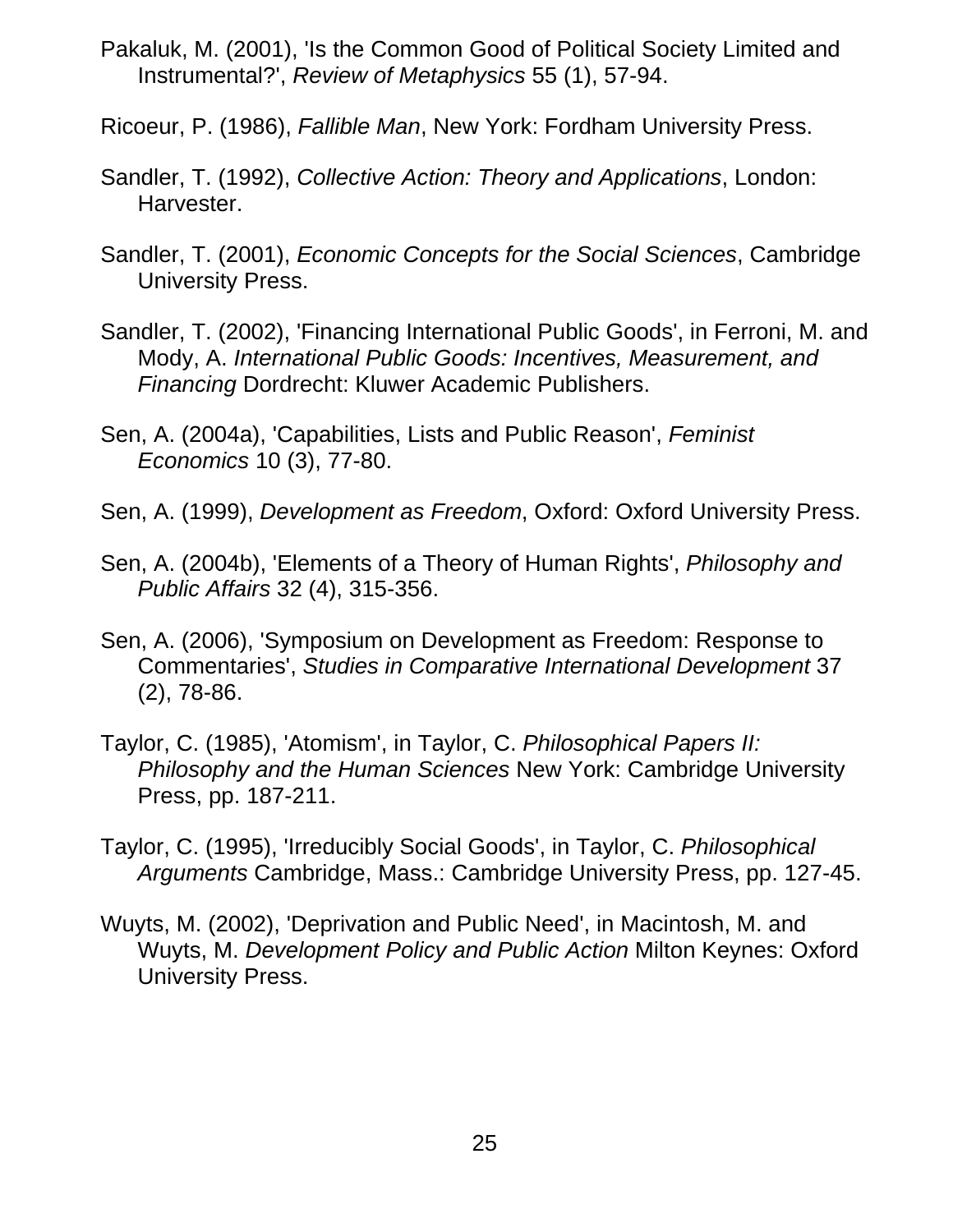# **List of WeD Working Papers**

WeD 01 'Lists and Thresholds: Comparing the Doyal-Gough Theory of Human Need with Nussbaum's Capabilities Approach' by Ian Gough (March 2003) http://www.welldev.org.uk/research/workingpaperpdf/wed01.pdf

WeD 02 'Research on Well-Being: Some Advice from Jeremy Bentham' by David Collard (May 2003) http://www.welldev.org.uk/research/workingpaperpdf/wed02.pdf

WeD 03 'Theorising the Links between Social and Economic Development: the *Sigma* Economy Model of Adolfo Figueroa' by James Copestake (September 2003) http://www.welldev.org.uk/research/workingpaperpdf/wed03.pdf

WeD 04 'Discursive Repertoires and the Negotiation of Well-being: Reflections on the WeD Frameworks' by Hartley Dean (September 2003) http://www.welldev.org.uk/research/workingpaperpdf/wed04.pdf

WeD 05 'Poverty Studies in Peru: Towards a more Inclusive Study of Exclusion' by Teofilo Altamirano, James Copestake, Adolfo Figueroa and Katie Wright (December 2003)

http://www.welldev.org.uk/research/workingpaperpdf/wed05.pdf

WeD 06 'Exploring the Structured Dynamics of Chronic Poverty: A Sociological Approach' by Philippa Bevan (May 2004) http://www.welldev.org.uk/research/workingpaperpdf/wed06.pdf

WeD 07 'Administrative Allocation, Lease Markets and Inequality in Land in Rural Ethiopia: 1995-97' by Bereket Kebede (July 2004) http://www.welldev.org.uk/research/workingpaperpdf/wed07.pdf

WeD 08 'Participatory Approaches and the Measurement of Well-being' by Sarah White and Jethro Pettit (August 2004) http://www.welldev.org.uk/research/workingpaperpdf/wed08.pdf

WeD 09 **'**Subjective and Objective Well-Being In Relation To Economic Inputs: Puzzles and Responses' by Des Gasper (October 2004) http://www.welldev.org.uk/research/workingpaperpdf/wed09.pdf

WeD 10 'Happiness and the Sad Topics of Anthropology' by Neil Thin (May 2005) http://www.welldev.org.uk/research/workingpaperpdf/wed10.pdf

WeD 11 'Exploring the Quality of Life of People in North Eastern and Southern Thailand' by Darunee Jongudomkarn and Laura Camfield (August 2005) http://www.welldev.org.uk/research/workingpaperpdf/wed11.pdf